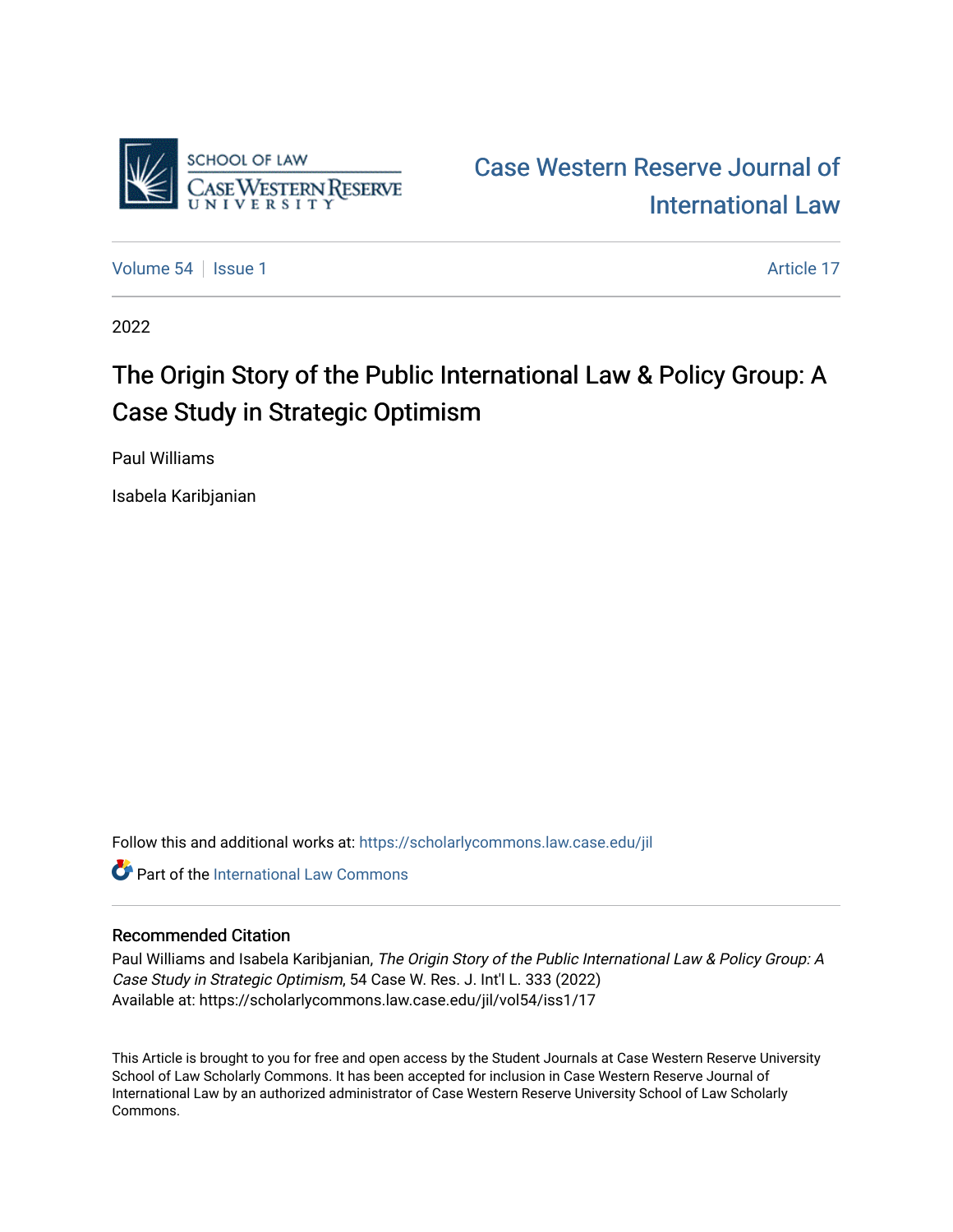# THE ORIGIN STORY OF THE PUBLIC INTERNATIONAL LAW & POLICY GROUP: A CASE STUDY IN STRATEGIC OPTIMISM

*Paul Williams\* Isabela Karibjanian\*\**

TABLE OF CONTENTS

| II. THE EARLY DAYS: AN IDEA WHOSE TIME HAS COME334             |  |
|----------------------------------------------------------------|--|
| III. CRAFTING A MISSION AND VALUES-BASED APPROACH 338          |  |
|                                                                |  |
| V. BUILDING AN INSTITUTION: AVOIDING THE RABBIT HOLE (AND      |  |
| VI. OUR FIRST CLIENTS: THE SEEKERS OF PEACE AND JUSTICE  348   |  |
| VII. LEVERAGING AND AMPLIFYING WITH INSTITUTIONAL SUPPORT  355 |  |
|                                                                |  |

<sup>\*</sup> Dr. Paul R. Williams holds the Rebecca I. Grazier Professorship in Law and International Relations at American University where he teaches in the School of International Service and at the Washington College of Law. Dr. Williams is also the Co-Founder of the Public International Law & Policy Group ("PILPG"). He received his J.D. from Stanford Law School and his Ph.D. from the University of Cambridge. For more information about Dr. Williams, see www.drpaulrwilliams.com [https://perma.cc/2ZHW-UVWD].

<sup>\*\*</sup> Isabela Karibjanian is a Research Fellow on Justice, Peace, and Security and the Strategic Communications Lead at the Public International Law & Policy Group ("PILPG"). At PILPG, she has contributed research, editing, and drafting to the publication of two books, the *Research Handbook on Post-Conflict State Building* (Edward Elgar, 2020) and *Lawyering Peace* (Cambridge University Press, 2021). With Dr. Williams, she is the coauthor of the forthcoming book *Negotiating Justice*. She is a lead contributor for the 2021 report "Negotiating Justice: Peace Processes as Vehicles for Transitional Justice." Ms. Karibjanian is a graduate of Brown University, where she studied International Relations.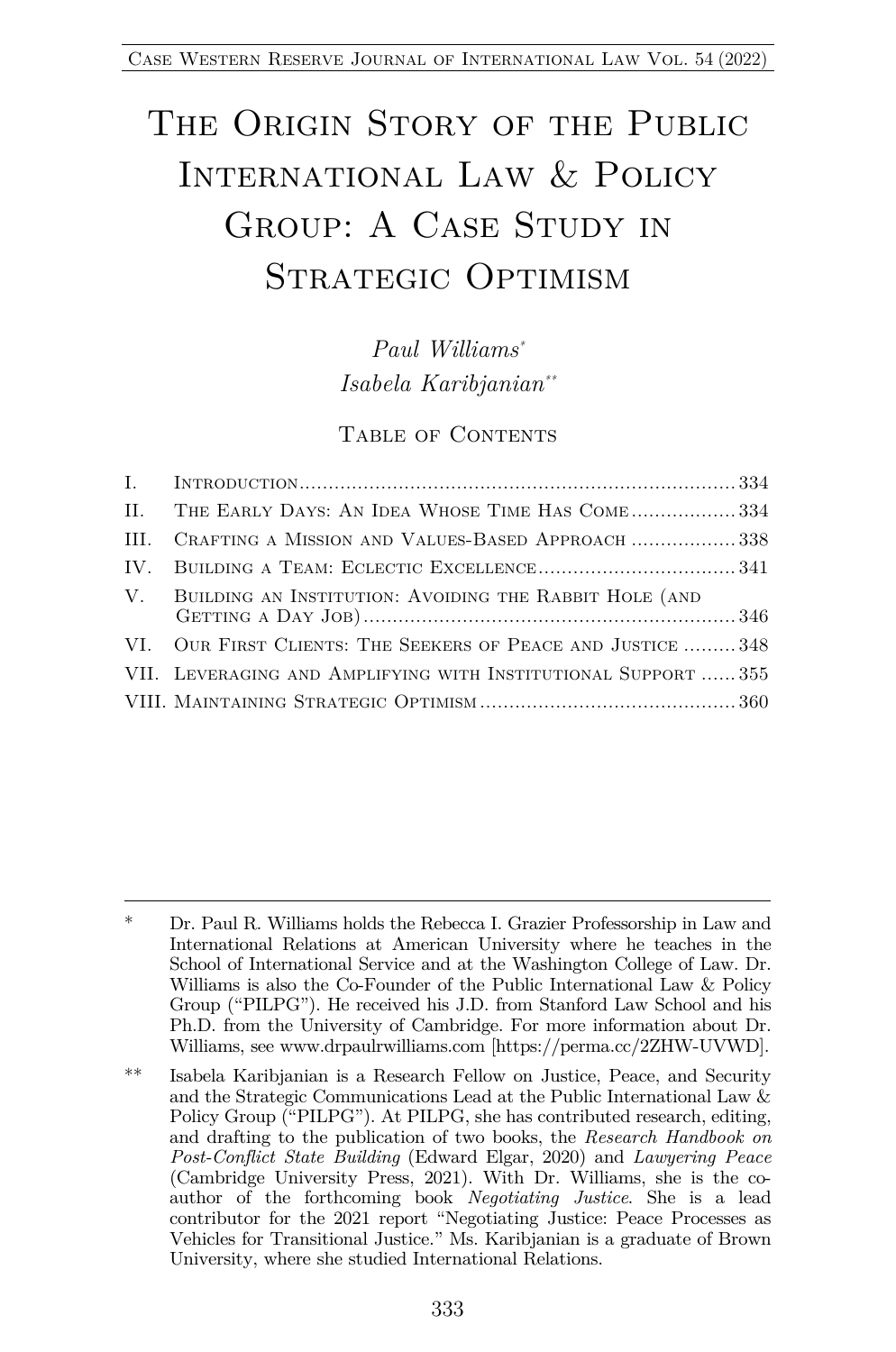#### I. Introduction

Just over twenty-five years ago, Michael Scharf<sup>1</sup> and I<sup>2</sup> founded the Public International Law & Policy Group ("PILPG"), a global pro bono law firm providing free legal assistance to parties involved in peace negotiations, drafting post-conflict constitutions, and war crimes prosecution, when we were both embarking on our careers in international law.

As we celebrate our 25th anniversary of lawyering peace, this Article takes the opportunity to look back on our origin story, which contains several key takeaways for how to harness the power of academics, nonprofit organizations, and the scholar-practitioner model to impact international law. This Article seeks to elucidate the discrete ingredients that came together to form PILPG, which continues to be a unique and innovative organization in the space of public international law and policy, and offers reflections on the organization's impact on peace, justice, and accountability around the globe.

Throughout the evolution of PILPG, we have been guided by the core notions of strategic optimism; the value of empowering clients; the power of the law; and the belief that "making a difference" is a team sport.

#### II. The Early Days: An Idea Whose Time Has Come

Michael and I met at the U.S. State Department's Office of the Legal Adviser. I worked at the Office of the Legal Adviser's Bureau of European and Eurasian Affairs on issues related to the dissolution of the Soviet Union. Michael worked in the Office of the Legal Adviser's United Nations Affairs bureau. One evening during my first month at the Department, Michael popped into my office with two slices of extralarge pizza. I thought this was a warm and welcoming gesture, until I realized that under his arm, he had an urgent draft U.N. Security Council Resolution to impose an arms embargo on Yugoslavia and that

<sup>1.</sup> *Michael P. Scharf*, CASE W. RSRV. UNIV. SCH. OF L., https://case.edu/ law/our-school/faculty-directory/michael-p-scharf [https://perma.cc/DX 5Q-MRPH]. Michael Scharf is the Co-Dean of the Case Western Reserve University School of Law and the Co-Founder of the Public International Law & Policy Group ("PILPG"). During a sabbatical in 2008, Scharf served as Special Assistant to the Prosecutor of the Cambodia Genocide Tribunal. During the Bush I and Clinton Administrations, he served in the Office of the Legal Adviser of the U.S. Department of State, where he held the positions of Attorney-Adviser for Law Enforcement and Intelligence, Attorney-Adviser for United Nations Affairs, and delegate to the United Nations Human Rights Commission.

<sup>2.</sup> This Article was written from the point of view of Dr. Paul Williams.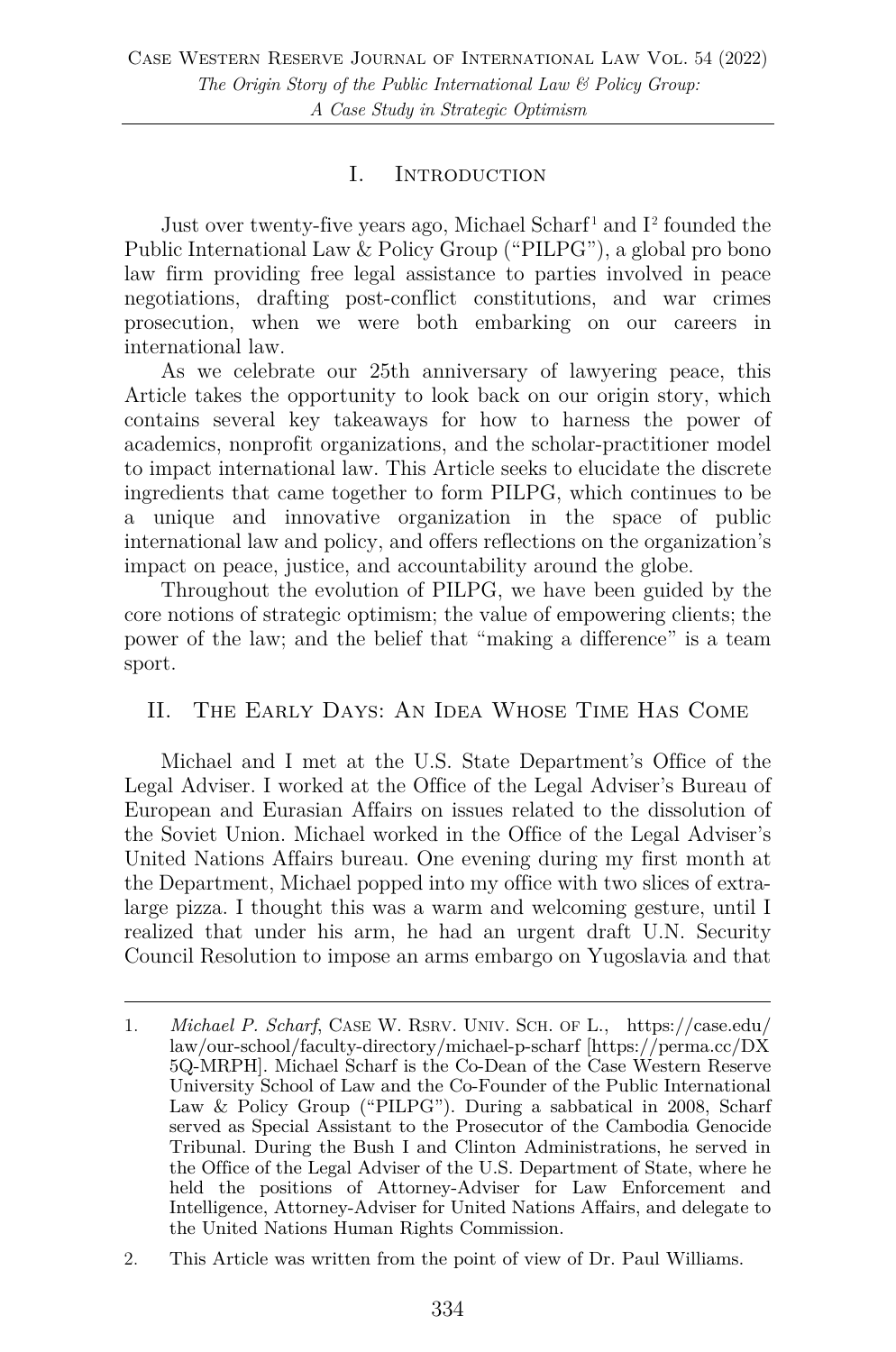the plan was for us to work into the wee hours of the morning finishing out and polishing the draft. I also realized at that point that Michael was a fan of pepperoni pizza, and me, not so much, as I plucked off the pepperoni from my slice. From that point on, Michael and I became fast friends. Days later, the Security Council adopted Resolution 713.3 In the coming years, I would argue that the dissolution of Yugoslavia rendered the Resolution obsolete and inapplicable to Bosnia.4

After two years at the Department of State, I left the government to pursue a Ph.D. at Cambridge as a Fulbright Scholar, and Michael was planning to move into academia. During my last week at the State Department, Michael and I again went for pizza in the cafeteria—this time I ordered a Hawaiian slice. We chatted about how, for both professional and personal reasons, we needed to remain engaged in the practice of public international law as we transitioned to academia. While at the State Department, as a couple of twenty-somethings, we had worked on some of the headiest legal issues of the time. I was deeply involved in legal issues relating to the dissolution of the U.S.S.R. and Yugoslavia, such as State recognition; the establishment of diplomatic relations; and State successions to treaties, debts, assets, and membership in international organizations. Michael was highly engaged in the creation of the International Criminal Tribunal for the Former Yugoslavia ("ICTY"), sanctions on Serbia, succession to U.N. membership after the breakup of the U.S.S.R and Yugoslavia, and the International Court of Justice ("ICJ") case involving Libya.5 During this lunch, we planted the seeds of creating what we called a "pocket NGO" that we could use to harness the often-untapped expertise and energy of academics with former government experience and to serve as a platform for engaging with clients involved in complex questions of public international law.

By the time I arrived in Cambridge, the war in the former Yugoslavia had devolved into a full-blown war of aggression by Serbia against Croatia and Bosnia, with a reliance on genocide and crimes

<sup>3.</sup> S.C. Res. 713 (1991).

<sup>4.</sup> *See* Paul R. Williams, *Une Lourde Violation du Droit International*, LE MONDE (June 29, 1995), https://www.lemonde.fr/archives/article/1995/0 6/29/une-lourde-violation-du-droit-international\_3862511\_1819218.html [perma.cc/K92S-EEBD]; Paul R. Williams, *UN Members Share Guilt for the Genocide in Bosnia*, CHRISTIAN SCI. MONITOR (Aug. 8, 1995), https://www.csmonitor.com/1995/0808/08191.html [https://perma.cc/CN V4-GXRR].

<sup>5.</sup> *See Dean Michael P. Scharf*, PILPG, https://www.publicinternationallawan dpolicygroup.org/dean-michael-scharf-bio [https://perma.cc/7GM9-8AE9].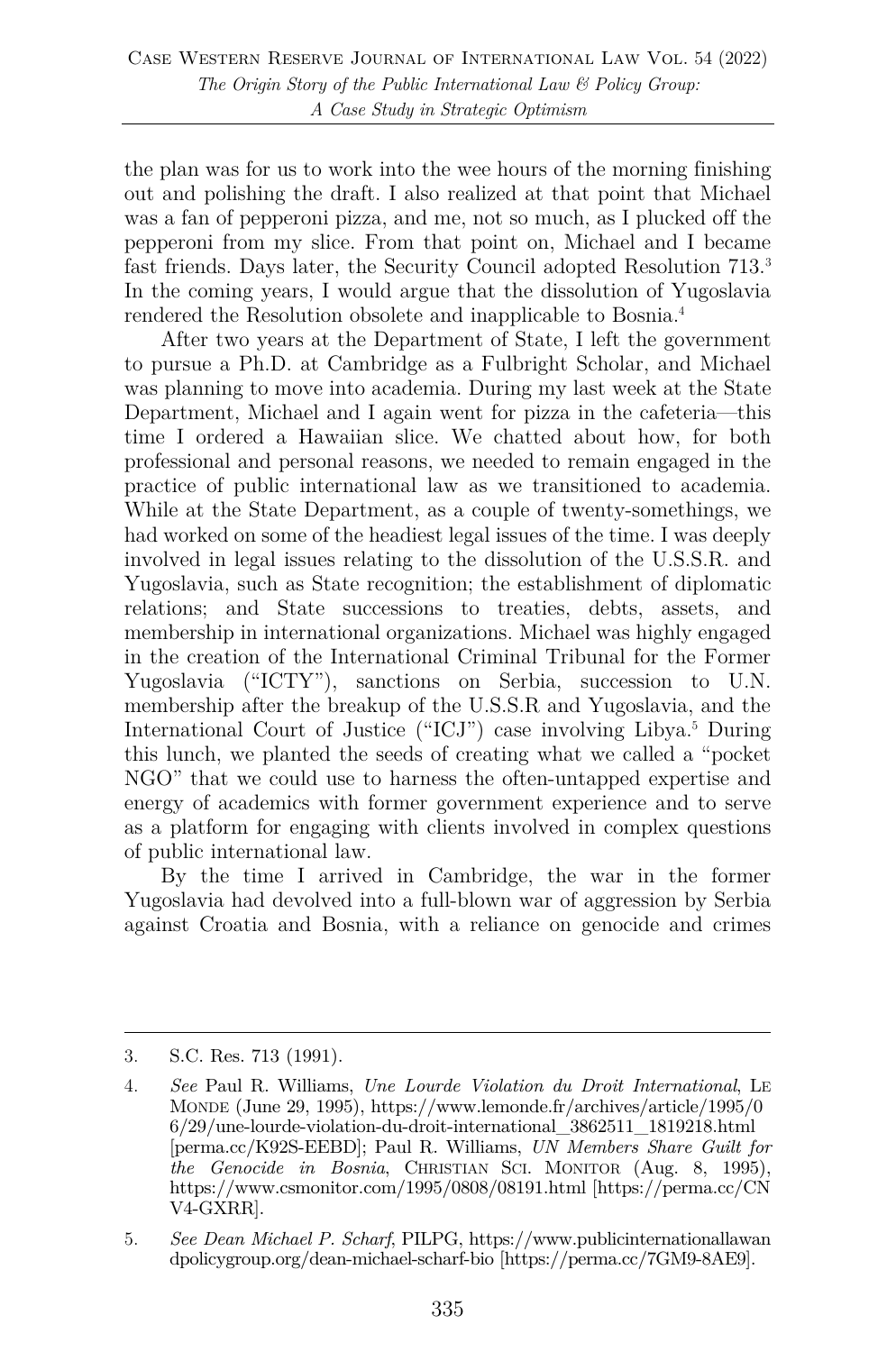against humanity to accomplish its territorial and political objectives.<sup>6</sup> In response to the lackluster reaction of the United States and the European Union to the atrocity crimes Yugoslavia was committing, and to the continued imposition of the now illegal arms embargo on Bosnia, I published a number of op-eds calling for the lifting of the embargo, the use of force for a humanitarian intervention, and a more coordinated U.S./EU approach.7 One article in *The Tablet* caught the attention of, and prompted a reply from, the United Kingdom's Foreign Secretary Douglas Hurd.<sup>8</sup> My first act upon reading the reply, where he took great umbrage to my suggestion that those countries that enforced the arms embargo were complicit in genocide, was to check the terms of my student visa to see if it was revocable by the government.

<sup>6.</sup> *See* The Prosecutor v. Karadžić, Case No. IT-95-5-I, Indictment (Int'l Crim. Trib. for the Former Yugoslavia Jul. 24, 1995); The Prosecutor v. Karadžić, Case No. IT-95-18-I, Indictment (Int'l Crim. Trib. for the Former Yugoslavia Nov. 14, 1995); The Prosecutor v. Milošević, Case No. IT-99- 37, Indictment (Int'l Crim. Trib. for the Former Yugoslavia May 22, 1999); The Prosecutor v. Milošević, Case No. IT-01-50-I, Indictment (Int'l Crim. Trib. for the Former Yugoslavia Sept. 27, 2001); The Prosecutor v. Milošević, Case No. IT-01-51-I, Indictment (Int'l Crim. Trib. for the Former Yugoslavia Nov. 22, 2001).

<sup>7.</sup> *See* Paul R. Williams & Michael Scharf, *UN Mandates: The Letter of the Law*, *in* WITH NO PEACE TO KEEP: UNITED NATIONS PEACEKEEPING AND THE WARS IN FORMER YUGOSLAVIA 34 (Ben Cohen & George Stamkoski eds., 1995); BRANKA MAGAS, NOEL MALCOLM & IVO ZANIC, THE WAR IN CROATIA AND BOSNIA-HERZEGOVINA 1991–1995 (2001).

<sup>8.</sup> *See* Douglas Hurd, *A Long Slog in Bosnia*, THE TABLET, Apr. 1, 1995.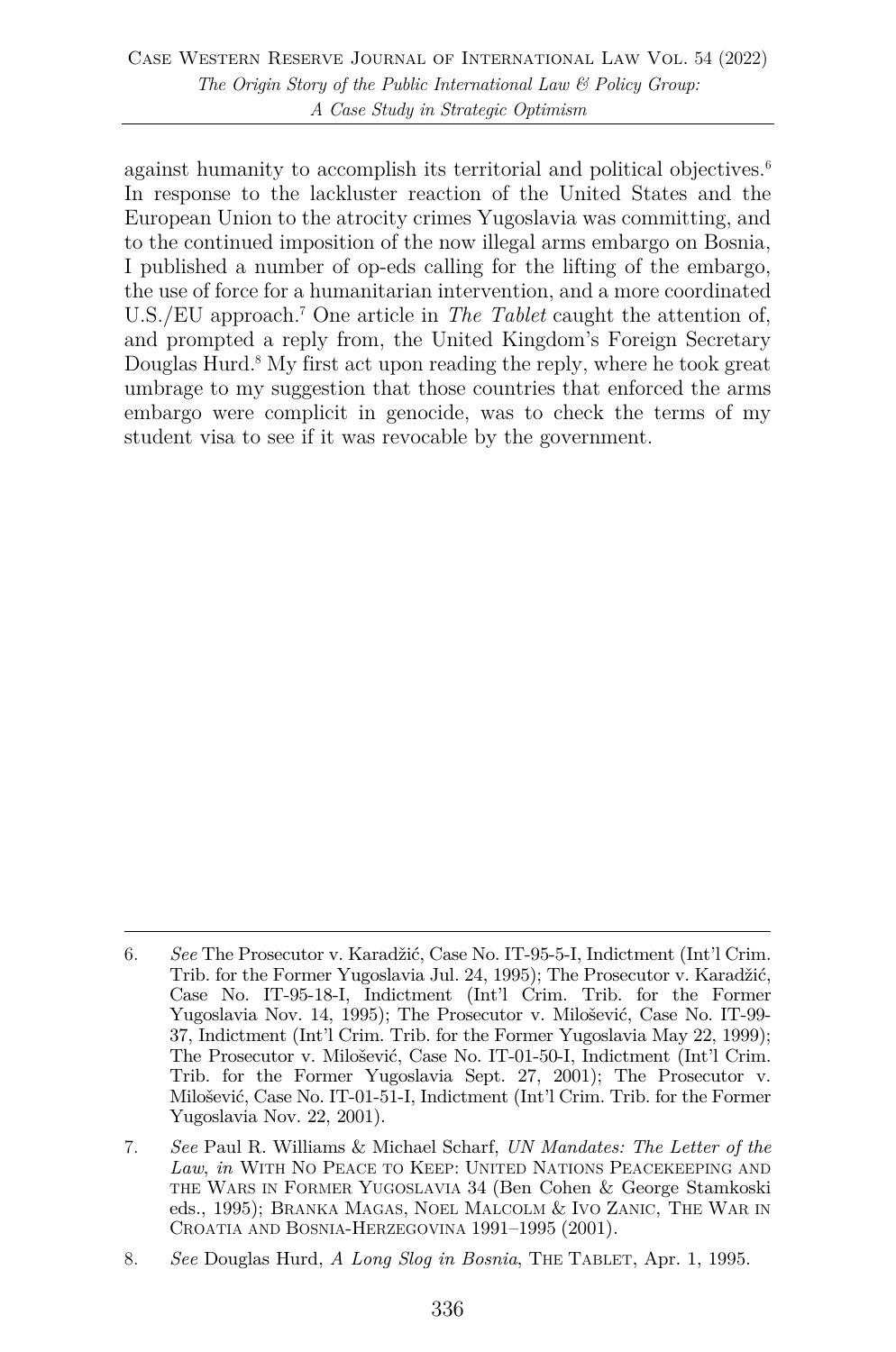I began to work closely with Sir Noel Malcolm,9 Dr. Brendan  $Simms<sup>10</sup> Branka Magas<sup>11</sup> Quintin Hoare<sup>12</sup> and Dr. Norman Cigar<sup>13</sup> as$ they launched the Alliance to Defend Bosnia, and subsequently the Bosnian Institute.14 My roles were primarily to provide legal insight into the rules governing the role and obligation of U.N. peacekeepers, and to help evaluate the legal ramifications of the various U.S. and EU peace proposals. It was during this time that I came to realize just how much of a team effort it was to make a difference—or at least attempt to—in the world. I also realized the important—but not necessarily primary—role that sound legal analysis could play in the advocacy and formulation of alternative policy prescriptions.

While I was studying at Cambridge, my wife Kathy was working as a management consultant helping to lay the foundation for the future privatization of Cellnet, the cell phone service subsidiary of British Telecom. I split my time between Cambridge and Windsor, where she had a company flat. Across the street from our flat was a pub now called the Corner Ale and Cider House, which served pints of Old

- 9. Sir Noel Malcolm is an English political journalist, historian, and academic. In 1998, he published *Kosovo: A Short History*. He is a Senior Research Fellow at All Souls College at the University of Oxford. *Sir Noel Malcolm*, ALL SOULS COLL., UNIV. OF OXFORD, https://www.asc.ox.ac.uk /person/sir-noel-malcolm [https://perma.cc/C9AX-TPDY].
- 10. Dr. Brendan Simms is Professor in the History of International Relations at the University of Cambridge. *Professor Brendan Simms*, UNIV. OF CAMBRIDGE, https://www.polis.cam.ac.uk/Staff\_and\_Students/professorbrendan-simms [https://perma.cc/F2YE-GUSS].
- 11. Branka Magas was a member of The Alliance to Save Bosnia. *See* BRANKA MAGAŠ, THE DESTRUCTION OF YUGOSLAVIA: TRACKING THE BREAK-UP 1980–92 (1993).
- 12. Quintin Hoare is a literary translator. He was a founding editor of the journal *Labour Focus on Eastern Europe*. He was a founding member of the Alliance to Defend Bosnia-Herzegovina and later became director of the Bosnian Institute. *See Quintin Hoare*, LAWRENCE WISHART, https://lwbooks.co.uk/person/quintin-hoare (last visited Mar. 12, 2022).
- 13. Dr. Norman Cigar was formerly Director of Regional Studies and the Minerva Research Chair at the Marine Corps University. Previously, he taught at the Marine Corps Command and Staff College and at the Marine Corps School of Advanced Warfighting. Earlier in his career, he was responsible for the Middle East in the Office of the Army's Deputy Chief of Staff for Intelligence, and supported the Secretary of the Army, the Chief of Staff of the Army, and Congress with intelligence. He was a consultant to the ICTY and the Bosnian Institute. *Senior Fellow Norman Cigar*, POTOMAC INST. FOR POL'Y STUD., https://potomacinstitute.org/featured/882-the-potomac-institute-welcomes-s enior-fellow-norman-cigar-dphil [https://perma.cc/9GXT-RL3Q]. *See also* NORMAN CIGAR, GENOCIDE IN BOSNIA: THE POLICY OF "ETHNIC CLEANSING" (1995).
- 14. *See Quintin Hoare*, *supra* note 12.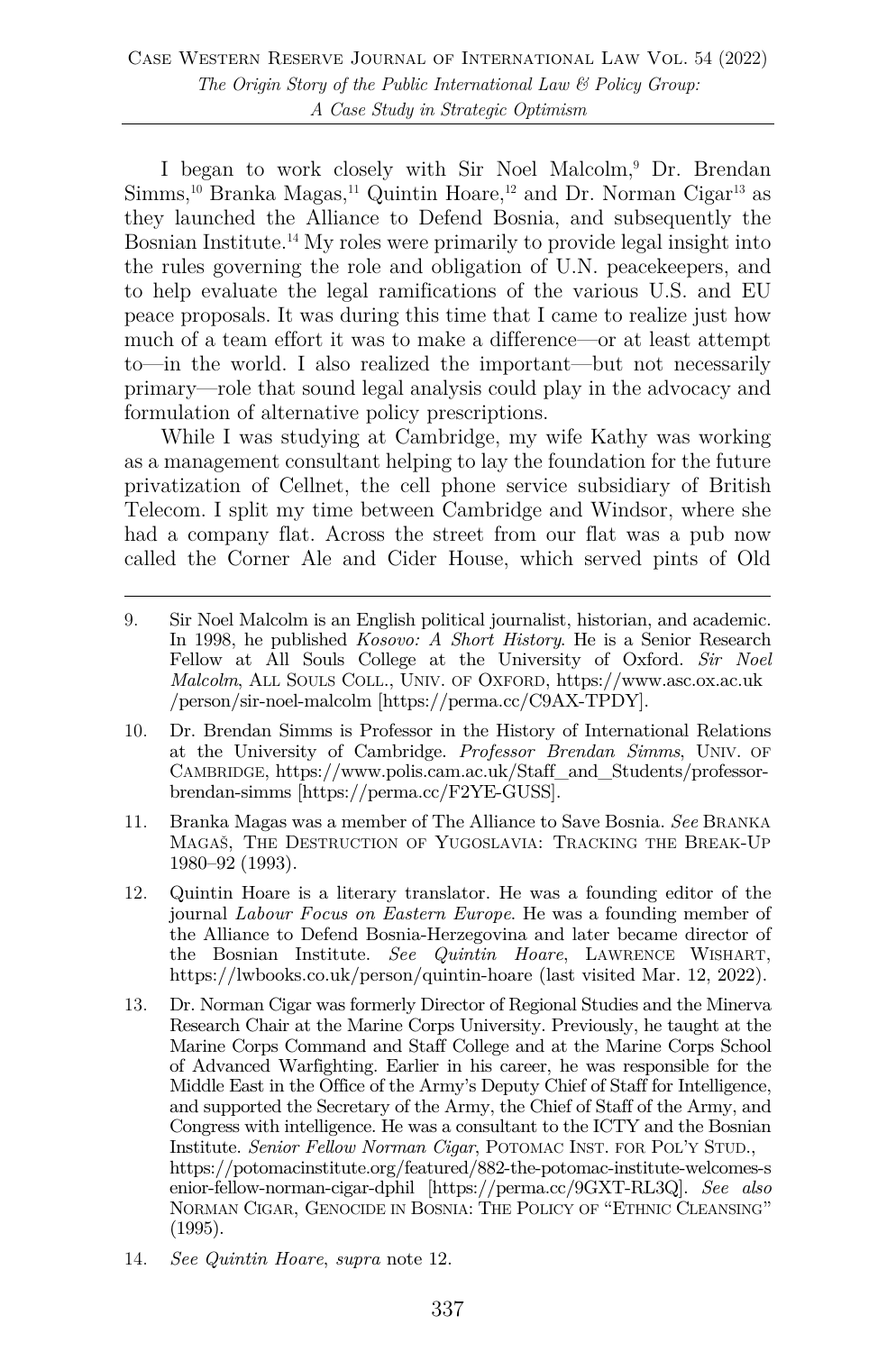Speckled Hen. One Saturday afternoon, Kathy and I, sat down for a few pints and penciled out a way to hatch the idea that Michael and I had mused over during our last days at the State Department. The conversation was one infused with strategic optimism.

There was no blueprint or template for creating a global, pro bono law firm focused on peace negotiations and establishing mechanisms to prosecute war criminals. The best three pieces of advice I received from Kathy during that conversation over Old Speckled Hen were (1) do it pro bono—no one is going to pay a twenty-nine-year-old to represent them at peace negotiations; (2) leave space for policy in your mission, since you might want to expand beyond law; and (3) devise a serioussounding name—not one of the catchy but breezy ones I was proposing. Hence, the Public International Law & Policy Group. She also emphasized, as the management consultant that she was, that impactful change was a team effort, and that having an institution, in this case a nonprofit, would be key for sustainability.

To this day we still hold the name Public International Law & Policy Group. Despite the somewhat unpronounceable acronym ("PILPG"), we still provide all of our services to our clients on a pro bono basis, relying on grants and contributions from over a dozen of the world's top law firms.

#### III. Crafting a Mission and Values-Based Approach

The next step in the founding of PILPG was to seek the guidance of my dissertation supervisor, Sir Malcom Grant.15 Malcolm was an intrepid entrepreneur who, at the time I met him, was the Chair of the Land Economy Department at Cambridge. He would later become the President and Provost of University College London, and then CEO of the National Health Service.16 While at Cambridge, he was also the Chair of the Local Government Commission for England tasked with proposing changes to the county boundaries in England, a politicallyand technically-challenging job.17 When I first broached the subject of creating a global, pro bono law firm, he tilted his head and asked, "Aren't you supposed to be writing a dissertation on the role of international law in resolving Central and East European

- 16. *Id.*
- 17. *Id.*

<sup>15.</sup> Sir Malcolm John Grant, CBE, is Chancellor of the University of York. He is the former chairman of National Health Services England, President and Provost of University College London, and served two terms of appointment as Chair of the Local Government Commission for England (1996–2001). *See The Chancellor*, UNIV. OF YORK, https://www.york.ac.uk/about/organisatio n/governance/chancellor/ [https://perma.cc/Q98T-KT9R].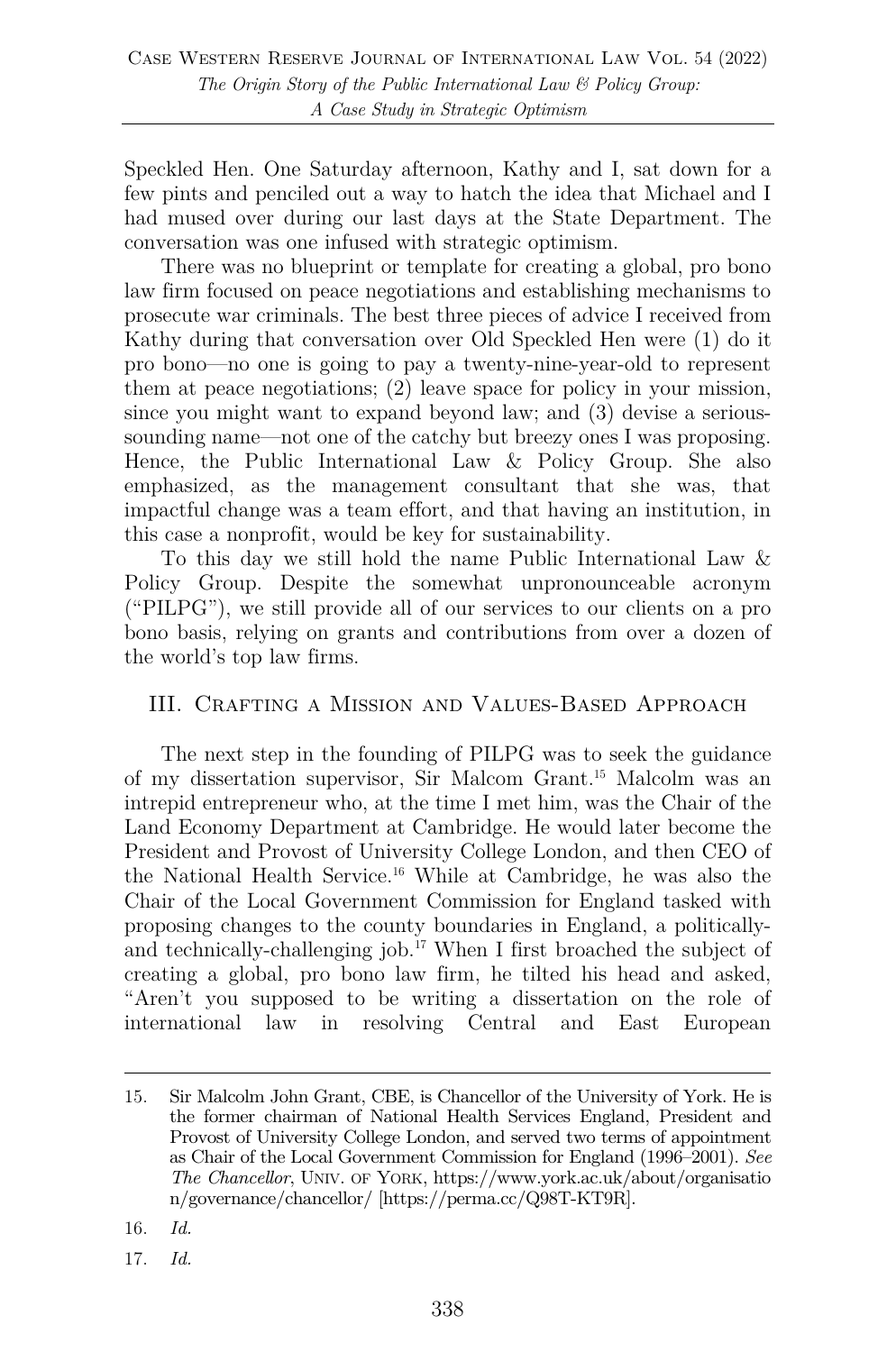transboundary environmental disputes?" I replied, "It's Kathy's idea." That seemed to persuade him that it was a wise and thoughtful idea.

Malcolm then went on to map out for me the four most crucial pieces of advice that have stayed with me for the past twenty-five years. First, build a team. Life and work are team sports. Second, find a mission and stick with that mission. Third, perpetually innovate. And fourth, always be optimistic. Only good comes from optimism. He could have added, "And always be full of good cheer," since I can't think of a time that I met with Malcolm that he was not full of good cheer. This is when I first started to think of strategic optimism and perpetual entrepreneurship as core values of both PILPG and my professional career journey.

Malcolm suggested I reach out to Professors James Crawford,<sup>18</sup> who would subsequently become my dissertation examiner, and Christopher Greenwood.19 Both would eventually serve on the International Court of Justice. Malcolm wanted me to realistically assess the idea of a global, pro bono law firm focusing on peace negotiations at atrocity crimes prosecutions with two of the most well-established scholars and practitioners of public international law.

James, ever the positivist in both scholarship and life, kindly mapped out for me the traditional path of creating a legal practice that would take me before the International Court of Justice, a path that he preferred that I pursue. He then spent a considerable amount of time thinking through with me the various ways in which one might be able to create a successful pro bono law firm that focuses on lawyering peace and justice for atrocity crimes. He was ultimately supportive, but warned me that if I was not careful, it would take me too far from the path of public international law. Ironically enough, fifteen years later, James and I ended up on opposite sides of the table at the Peace Palace in the Hague for the Permanent Court of Arbitration case on the Abyei

<sup>18.</sup> James Crawford was a Judge of the International Court of Justice, the Dean of Sydney Law School, and the Whewell Professor of International Law at the University of Cambridge. Formerly, he directed the University of Cambridge's Lauterpacht Centre for International Law. *See James Crawford 1948–2021*, UNIV. OF CAMBRIDGE, https://www.law.cam.ac.uk/ press/news/2021/06/james-crawford-1948-2021 [https://perma.cc/NNA7- P7FH].

<sup>19.</sup> Sir Christopher John Greenwood is a former British judge at the International Court of Justice. He is Master of Magdalene College at the University of Cambridge and was formerly a professor of international law at the London School of Economics. *See Sir Christopher Greenwood*, MAGDALENE COLL., UNIV. OF CAMBRIDGE, https://www.magd.cam.ac.uk /user/greenwood [https://perma.cc/4VB5-6F26].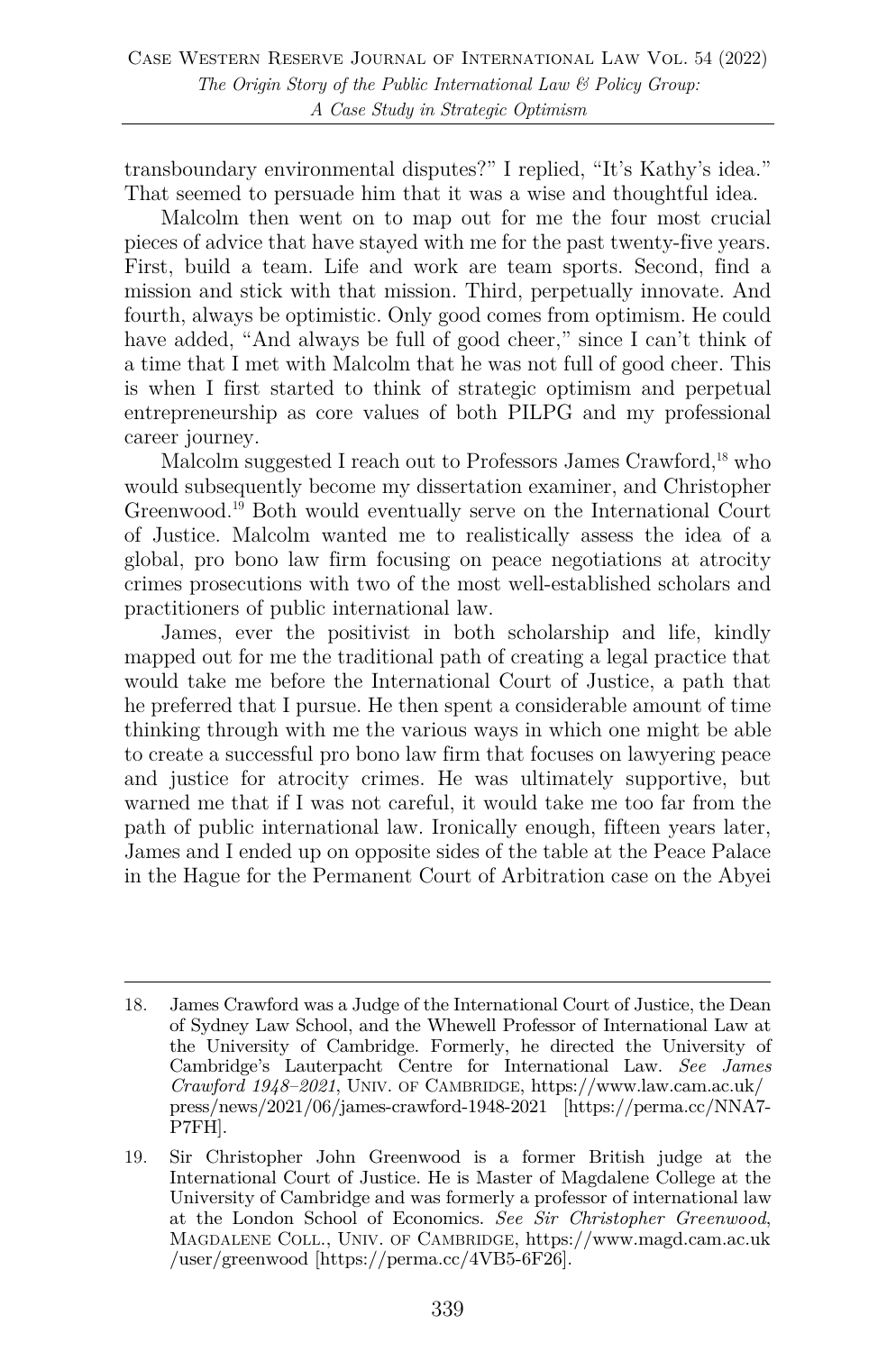dispute.<sup>20</sup> He was representing the government of Sudan in a traditional legal capacity, and I was representing the Sudan People's Liberation Movement as an outgrowth of my work with them on the implementation of the Comprehensive Peace Agreement.<sup>21</sup> I was lucky enough that Gary Born, $2$ <sup>2</sup> of WilmerHale, agreed to serve as co-counsel on a pro bono basis, and carried the role of the traditional advocate with formidable energy and intellect.

During my time at Cambridge, I had collaborated with Normal Cigar to prepare a *prima facie* case for the indictment of President Slobodan Milošević. <sup>23</sup> The mock indictment was based on the "jurisprudence" created by the prior indictments of the Yugoslav Tribunal. When I met with Sir Christopher Greenwood and suggested tracking the soon-to-be emerging jurisprudence of the Yugoslavia and Rwanda Tribunals as a key mission of PILPG, he explained that such a mission was appropriate for a scholar, but not necessarily for a global pro bono law firm. He suggested that rather than tracking jurisprudence that PILPG should be helping parties to peace negotiations design more effective atrocity crime tribunals and truth commissions and devoting our energy to training new judges and prosecutors as these tribunals were stood up. He was quite prescient, as tracking the jurisprudence of the plethora of international criminal tribunals would have become an all-consuming task for PILPG. Pursuing that path would have diverted us from the original idea of harnessing academics' expertise and energy with former government experience to help clients solve complex public international law questions that would foster durable peace and accountability for atrocity crimes.

In keeping with Malcom's advice, Michael and I settled on a twopronged mission of seeking to promote durable peace agreements, and helping parties prosecute atrocity crimes. We also agreed that we would represent the "good guys"—parties seeking peace, respect for human rights, and justice for atrocity crimes. We did not *need* any business and were not looking to make a living from this endeavor. We would

21. *Id.*

<sup>20.</sup> *See The Government of Sudan / The Sudan People's Liberation Movement/Army (Abyei Arbitration)*, PERMANENT CT. OF ARB., https://pcacpa.org/en/cases/92/ [https://perma.cc/3VBF-GW7N].

<sup>22.</sup> Gary Born is the chair of the International Arbitration and International Litigation practices at WilmerHale. *Gary Born*, WILMERHALE, https://ww w.wilmerhale.com/en/people/gary-born [https://perma.cc/ZW6V-G9U7]. He was lead counsel in the Abyei Arbitration conducted under the auspices of the Permanent Court of Arbitration. *See The Government of Sudan / The Sudan People's Liberation Movement/Army (Abyei Arbitration)*, *supra* note 20.

<sup>23.</sup> PAUL R. WILLIAMS & NORMAN CIGAR, A PRIMA FACIE CASE FOR THE INDICTMENT OF SLOBODAN MILOŠEVIĆ (All. to Def. Bosn. & Herz. ed., 1996).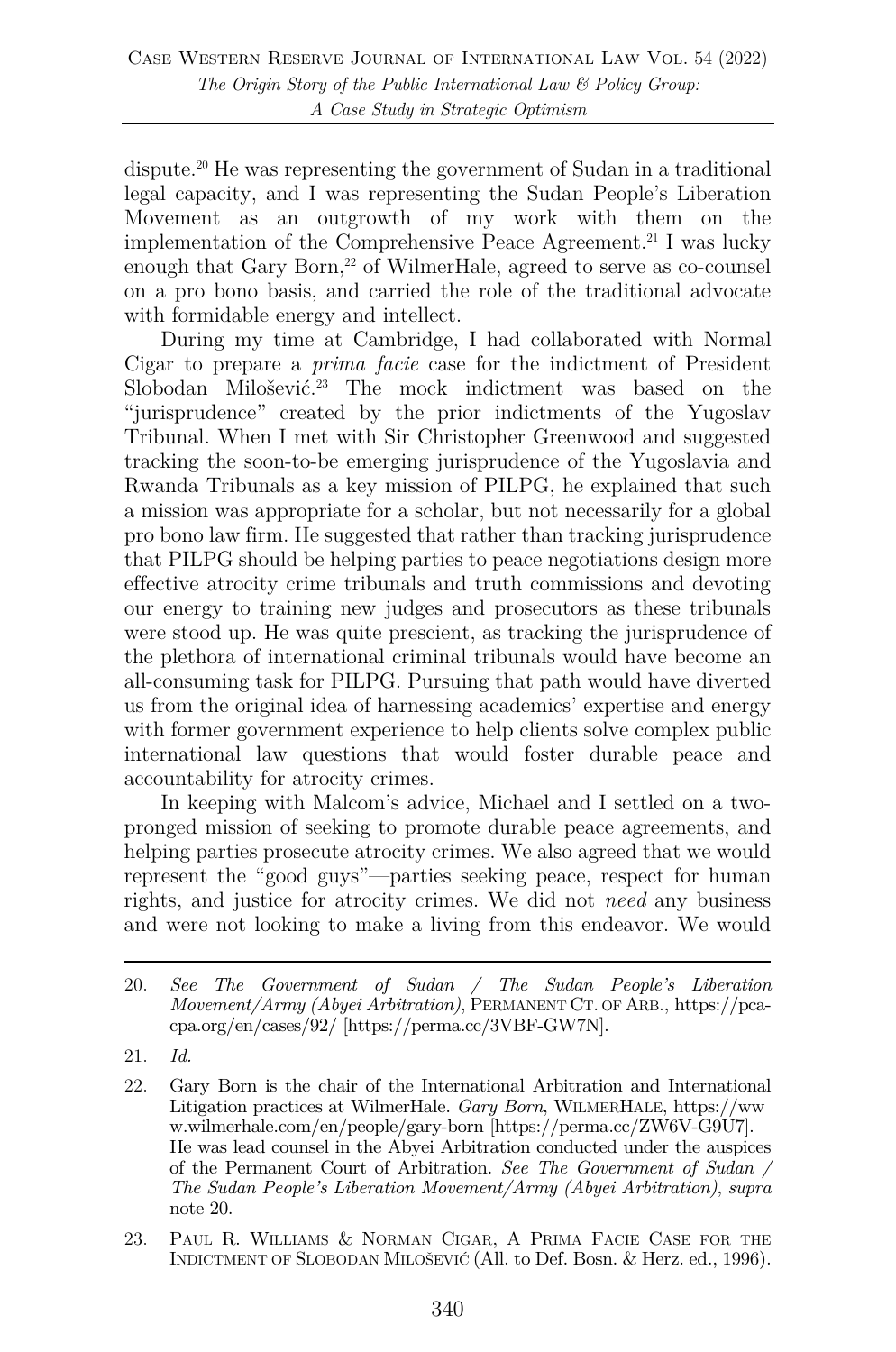do this pro bono and for the purposes of making a difference and staying intellectually engaged.

#### IV. Building a Team: Eclectic Excellence

To build a team, I first turned to Christopher Goebel.<sup>24</sup> Chris and I had met on a two-week Fulbright study tour of EU and NATO institutions in the spring of 1994. The Fulbright program invited one Fulbright student from each of the European countries to engage in this intense learning experience. The French Fulbright Commission selected Chris for the program based on the nature of his research. Other participants were selected based upon writing competitions relating to EU and NATO policy. My name was pulled out of a hat by Allison Corbett during the UK Fulbright Christmas party. Serendipity does play a role in all things great and small.

Chris had recently graduated from Harvard Law School and was on a Fulbright in Paris at the Sorbonne researching and writing on the potential legal solutions to the ethnic conflicts in the Balkans, before heading to practice international law for Curtis, Mallet-Prevost Colt & Mosle ("Curtis")<sup>25</sup> in their New York office. The study tour occurred at the height of the Bosnian war. Chris, a couple of other compatriots, and I incessantly questioned, challenged, and even pestered the various hosts and presenters about the failure of the EU and NATO approaches to bringing an end to the conflict. This was not actually what the organizers had in mind in terms of a cultural and intellectual experience, but Chris and I became fast friends as a result.

Chris agreed to become a founding member of PILPG and he set us up as a pro bono client of Curtis. PILPG would not have been able to successfully launch had it not been for the resources and support that Chris was able to arrange through the firm. I also realized early on the value of excellence by association, as our relationship with Chris and Curtis gave PILPG a degree of instant credibility with our pro bono clients and those we were seeking to involve in our "pocket NGO."

During the first six months of our work together, Chris and I would fax various drafts of legal memoranda back and forth for our clients. (Thankfully Malcolm gave me all-hours access to the fax machine in

<sup>24.</sup> Christopher Goebel is a Senior Peace Fellow with PILPG. As one of PILPG's original members, he has consulted during peace processes and other transitions on transitional justice, constitutions, security, and humanitarian issues, focusing recently on Syria and Sudan, with additional experience concerning Kenya, Libya, Yemen, Chad, Senegal, the Balkans. *See Our Team*, PILPG, https://www.publicinternationallawandpolicygroup.org/ourteam [https://perma.cc/B7XE-XY84].

<sup>25.</sup> *New York*, CURTIS, https://www.curtis.com/our-firm/locations/new-york /overview [https://perma.cc/KWD8-FCTH].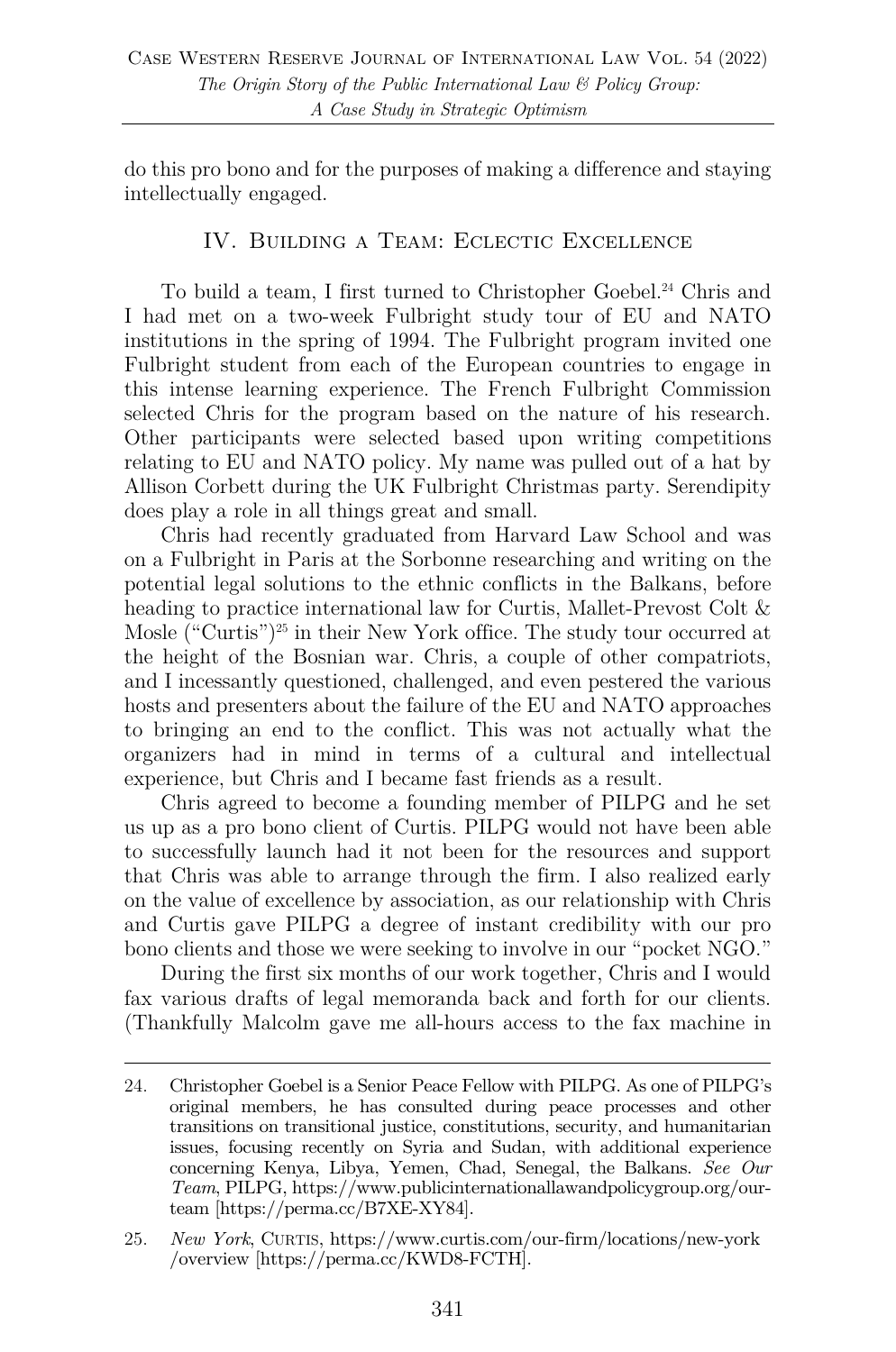the Land Economy Department.) Then, one day, Chris sent me an email with a WordPerfect document as an attachment. Ever since then, I have fully embraced the leveraging power of innovative technology for the pursuit of lawyering peace through the most efficient means possible.

Michael and I built out the team further by reaching out to former State Department colleagues who had transitioned into teaching, including Geoff Watson;<sup>26</sup> Peter Spiro;<sup>27</sup> my Ph.D. colleagues at Cambridge, including Dr. Dapo Akande<sup>28</sup> and Dr. Michael Rowe:<sup>29</sup> and my former law school classmates such as Professor Tony Arnold,<sup>30</sup> who specialized in environmental law as we were considering an international environmental law practice area for PILPG.

Using the power of our existing network of friends and colleagues, we worked together to build a community of like-minded legal practitioners who were ready and willing to engage in the thorniest questions in public international law, peace, and justice. This network of colleagues would become the basis of PILPG, a spirit of community and collaboration that persists to this day. PILPG attracted—and

<sup>26.</sup> Geoff Watson is the Director of the Comparative and International Law Institute at the Catholic University of America's Columbus School of Law. He served as an attorney-adviser in the Office of the Legal Adviser of the U.S. Department of State's Office of the Legal Adviser. *See Geoffrey R. Watson*, COLUMBUS SCH. OF L., https://www.law.edu/about-us/facultyand-staff/directory/expert-faculty/watson-geoffrey/index.html [https:// perma.cc/4DZ5-JM53].

<sup>27.</sup> Peter Spiro is the Charles R. Weiner Professor of Law and Co-Director, Institute for International Law and Public Policy at Temple University. Previously, he served as director for democracy on the staff of the National Security Council, as an attorney-adviser in the U.S. Department of State's Office of the Legal Adviser and as a resident associate at the Carnegie Endowment for International Peace. *Peter Spiro*, TEMP. UNIV. BEASLEY SCH. OF L., https://law.temple.edu/contact/peter-j-spiro/ [https://perma. cc/57QS-AVFV].

<sup>28.</sup> Dr. Dapo Akande is a Professor of Public International Law at the Blavatnik School of Government at the University of Oxford. He codirects the Oxford Institute for Ethics, Law, and Armed Conflict. *Dapo Akande*, UNIV. OF OXFORD, https://www.bsg.ox.ac.uk/people/dapo-akande [https: //perma.cc/98C7-M93Y].

<sup>29.</sup> Michael Rowe is a Professor in European History at King's College London. *Dr. Michael Rowe*, KING'S COLL. LONDON, https://www.kcl.ac.uk/people/ michael-rowe [https://perma.cc/X47G-3G3J].

<sup>30.</sup> Professor Craig Anthony ("Tony") Arnold is the Boehl Chair in Property and Land Use at the University of Louisville, where he teaches in both the Brandeis School of Law and the Department of Urban and Public Affairs. *Craig Anthony (Tony) Arnold*, UNIV. OF LOUISVILLE, https://louisville.ed u/law/faculty-staff/faculty-directory/arnold-tony [https://perma.cc/59NG -SFML].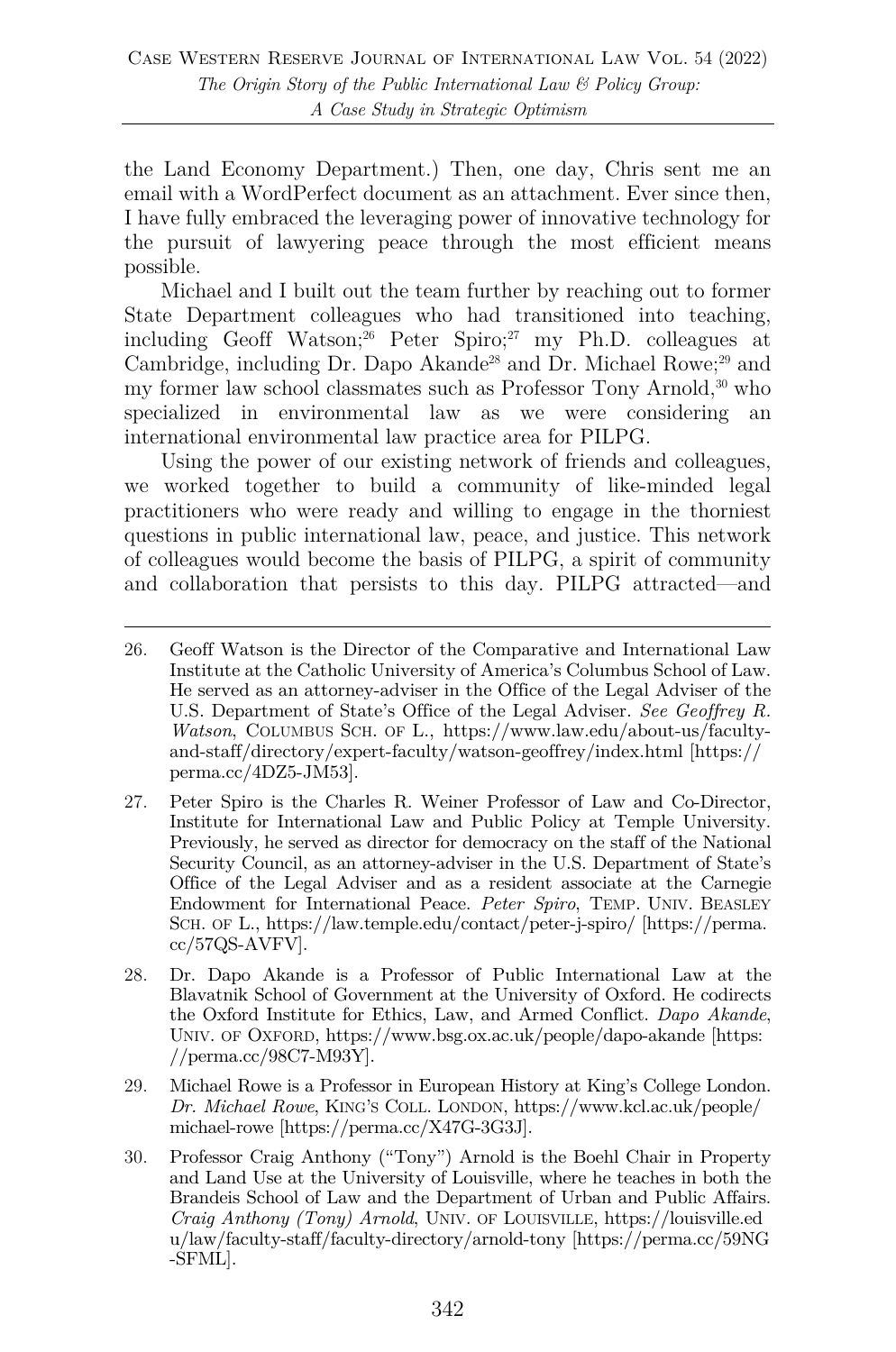continues to draw—individuals with a desire to complement their academic careers with impactful legal work. Today, PILPG is comprised of over three dozen top-tier legal scholars, counsel, and advisors and a dozen talented young professionals.<sup>31</sup>

The ability of PILPG to build an eclectic team and to draw from a vast network of colleagues was exemplified by our 2018 investigative mission to document atrocities committed against the Rohingya.32 To accomplish the mission, PILPG pulled together a cohort of eighteen atrocity-crimes investigators from around the world. Our team of expert investigators interviewed over 1,000 refugees, documenting shocking patterns of violence, abuse, and widespread human rights violations committed against the Rohingya. The evidence led our team to conclude that there are reasonable grounds to believe that genocide, crimes against humanity, and war crimes have been committed against the Rohingya.<sup>33</sup>

Aware of the value of excellence by association from the outset, we crafted an advisory board of senior professionals in our networks who believed in the mission of providing top-quality legal services on a pro bono basis to parties engaged in peace negotiations, post-conflict constitution drafting, and transitional justice and accountability processes. These early Advisory Board members included Professor

<sup>31.</sup> *See Our Team*, *supra* note 24.

<sup>32.</sup> DANIEL J. FULLERTON, RALPH KEEFER, MILICA KOSTIC, ANNA TRIPONEL, PAUL R. WILLIAMS & JONATHAN P. WORBOYS, DOCUMENTING ATROCITY CRIMES COMMITTED AGAINST THE ROHINGYA IN MYANMAR'S RAKHINE STATE: THE PUBLIC INTERNATIONAL LAW & POLICY GROUP'S 2018 HUMAN RIGHTS DOCUMENTATION MISSION (2018).

<sup>33.</sup> Andrew C. Mann & Nicole Carle, *Responding to Claims of Atrocities Against the Rohingya: Behind the Scenes of the 2018 Rohingya Documentation Project*, 54 CASE W. RSRV. J. INT' L. XX (detailing a description and assessment of lessons learned from our 2018 documentation mission into the crimes committed against the Rohingya in Myanmar's Rakhine State).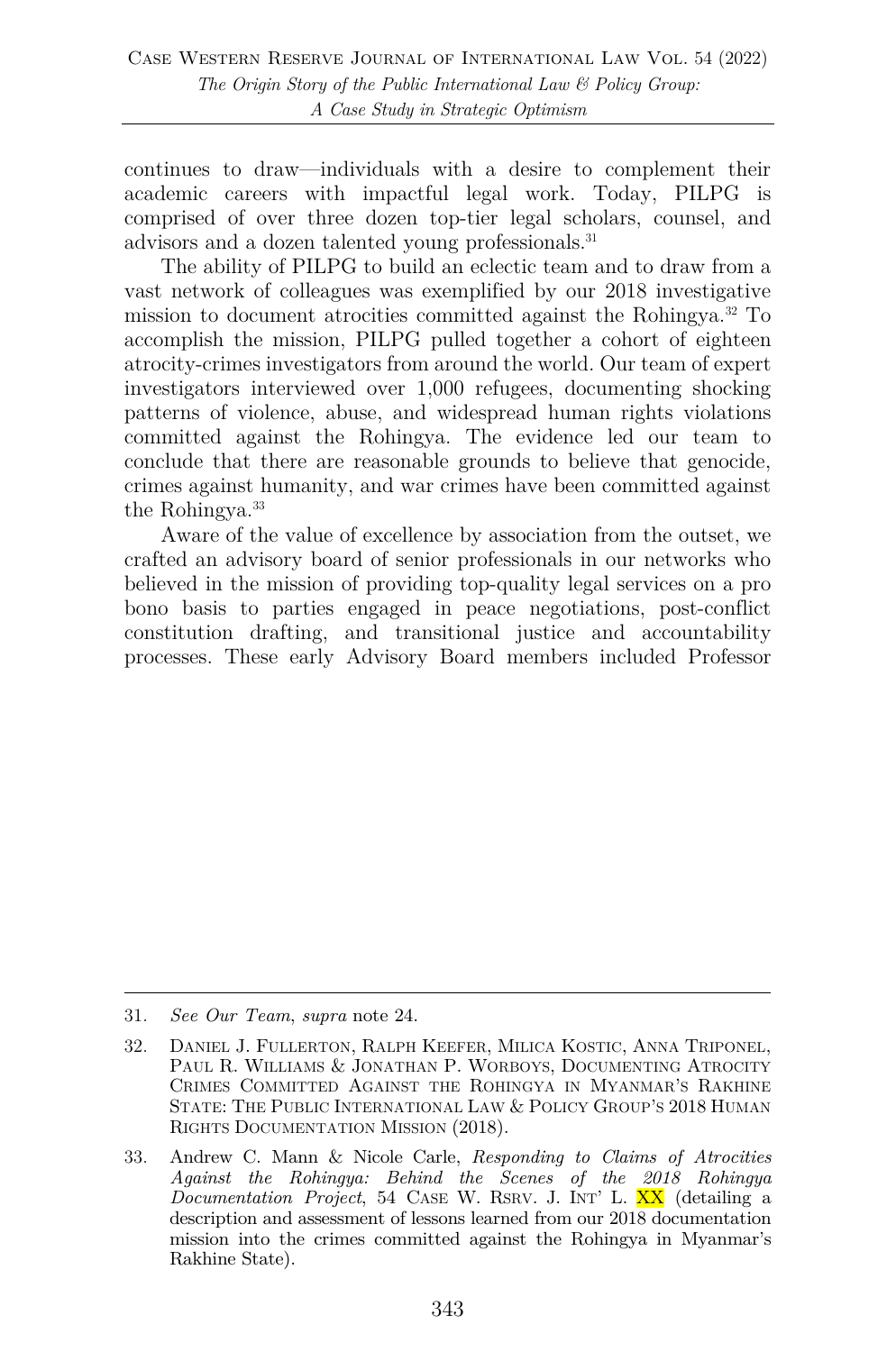John Barton,<sup>34</sup> Maurice Copithorne,<sup>35</sup> Malcolm Grant,<sup>36</sup> Monroe Leigh,<sup>37</sup> Davis Robinson,<sup>38</sup> Dr. Jiří Toman,<sup>39</sup> and Edwin Williamson.<sup>40</sup> Subsequently, Justice Richard Goldstone<sup>41</sup> and Ambassador Morton

- 34. John Barton was a professor at Stanford Law School, a founder of the Center for International Security and Cooperation at Stanford, and a Senior Fellow at the Freeman Spogli Institute for International Studies. *John Barton*, *Professor Emeritus of Law, Dead at 72*, STAN. NEWS (Aug. 6, 2009), https://news.stanford.edu/news/2009/august3/john-barton-obit-080609.ht ml [https://perma.cc/C5DV-GYZL].
- 35. Maurice Copithorne was a professor of international law at the Peter A. Allard School of Law at the University of British Columbia. He served in the Canadian Foreign Service, holding such positions as Legal Advisor and Director General of Legal Affairs, Canadian Ambassador to Austria and U.N. Agencies in Vienna, and Chair of the International Atomic Energy Board of Governors. He served as U.N. Special Representative on the Human Rights Situation in Iran. *Maurice Copithorne, QC*, PETER A. ALLARD SCH. OF L., https://historyproject.allard.ubc.ca/law-historyproject/profile/maurice-copithorne-qc [https://perma.cc/HK6R-A7C8].
- 36. *Supra* note 15.
- 37. Monroe Leigh was an American political philosopher and diplomat. He served as Legal Adviser for the United States Department of State from 1975 to 1977. He also served as Legal Adviser for the United States Department of Defense. *Monroe Leigh Dies*, WASH. POST (Dec. 1, 2001), https://www.washingtonpost.com/archive/local/2001/12/01/monroe-leigh -dies/16ba1ee6-3ffc-4478-a01f-1ea2a67a26ba/ [https://perma.cc/MA4Z-RP2E].
- 38. Davis Robinson was Legal Adviser to the U.S. Department of State from 1981 to 1985. During his tenure, he established the Iran-U.S. Claims Tribunal in The Hague and prepared and presented two major cases before the ICJ. *Davis Robinson*, WASHINGTON COLL. OF L., https://www.wcl.ame rican.edu/community/faculty/profile/drobinson/bio [https://perma.cc/ME 53-JP9Q].
- 39. Dr. Jiří Toman was a jurist and professor, at the Santa Clara University School of Law. He formerly directed the Henry Dunant Institute in Geneva. *Jiri Toman*, SANTA CLARA UNIV. SCH. OF L., https://law.scu.e du/faculty/profile/toman-jiri/ [https://perma.cc/7E8X-CMW7].
- 40. Edwin Williamson is a Retired Partner at Sullivan & Cromwell. As the Legal Adviser of the U.S. Department of State in the early 1990s, he helped form the legal positions of the United States in the Persian Gulf conflict and the interventions into the Serbian-Bosnian war. *Edwin D. Williamson*, AM. COUNCIL OF TR. & ALUMNI, https://www.goacta.org/b oard-member/edwin-d-williamson-esq/ [https://perma.cc/5EVF-SDWU].
- 41. Richard Goldstone was a Justice of the Constitutional Court of South Africa (1994–2003), the Chairperson of the Commission of Inquiry Regarding Public Violence and Intimidation in South Africa (1991–1994), and Chief Prosecutor of the International Criminal Tribunals for the former Yugoslavia and Rwanda (1994–1996). He later became the chairperson of the International Independent Inquiry on Kosovo. *Hon.*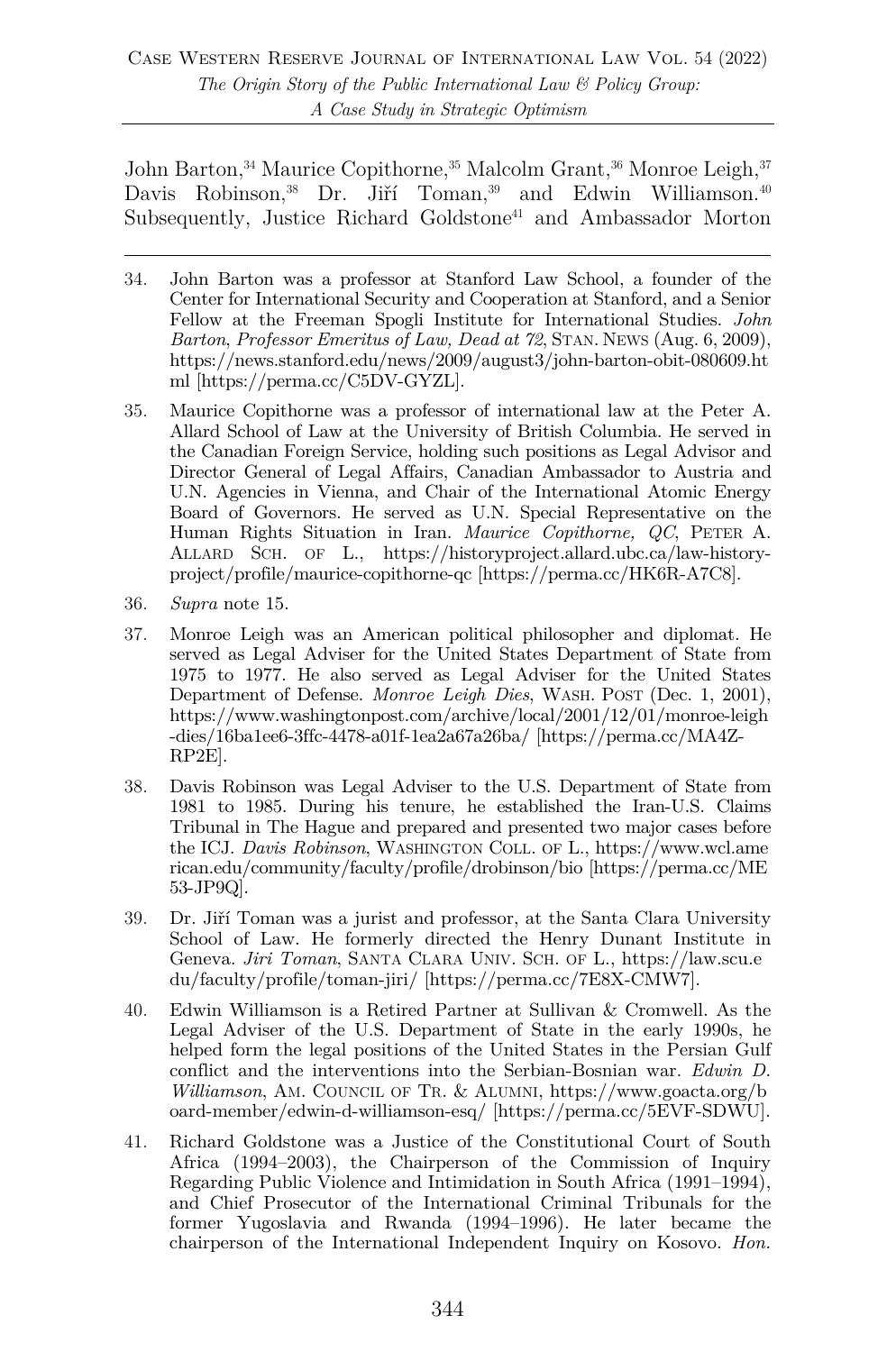Abramowitz<sup>42</sup> agreed to serve as co-chairs of our Advisory Board. With their public backing through their service on our Advisory Board, we continued to establish credibility in the international law and peacebuilding communities. The power of our growing PILPG network and community quickly created meaningful opportunities for our fledgling NGO.

The only senior professional to decline my invitation to join PILPG's advisory board was Keith Highet.<sup>43</sup> Keith had appeared before the International Court of Justice more times than any other American. Chris had put me in touch with Keith, as he was Chris' mentor. In true Keith fashion, he responded to my faxed letter of invitation to join the Advisory Board by faxing back: "No thank you, but would you care to join me for drinks at the Cosmos Club this Friday afternoon?" Sitting in the outdoor patio, he explained that he had too many ongoing cases and feared he might cause PILPG to be conflicted out of certain clients and did not want to trim the sails of a young entrepreneurial organization. He then proceeded to spend the next three hours discussing everything from grand strategy for PILPG to correcting a few embarrassing typos that I had in our one-page mission statement. I learned from Keith that one need not always be on the formal letterhead or hold a formal position to provide invaluable advice and guidance; and that as he put it, "You should ask everyone you admire for advice."

*Richard Goldstone*, WORLD JUST. PROJECT, https://worldjusticeproject. org/about-us/who-we-are/honorary-chairs/richard\_goldstone [https:// perma.cc/329H-US9W].

<sup>42.</sup> Morton Abramowitz was a Career Ambassador at the U.S. Department of State, serving in such positions as U.S. Ambassador to Thailand, U.S. Ambassador to Turkey, and Assistant Secretary of State for Intelligence and Research. He served as President of the Carnegie Endowment for International Peace and played a founding role in the creation of the International Crisis Group. *See Morton Isaac Abramowitz (1933–)*, U.S. DEP'T OF STATE, OFF. OF THE HISTORIAN, https://history.state.gov/depart menthistory/people/abramowitz-morton-isaac [https://perma.cc/77SA-GJET].

<sup>43.</sup> Keith Highet frequently handled cases before the International Court of Justice and taught international law at the Fletcher School of Law and Diplomacy at Tufts University, the Paul H. Nitze School of Advanced International Studies at Johns Hopkins University, the University of Paris, the George Washington School of Law, and the Ghana School of Law in Accra. William H. Honan, *Keith Highet, 67, Specialist in International Legal Cases*, N.Y. TIMES (Jul. 15, 2000), https://www.nytimes.com/2000/ 07/15/us/keith-highet-67-specialist-in-international-legal-cases.html [https://perma.cc/CT7P-TTBD].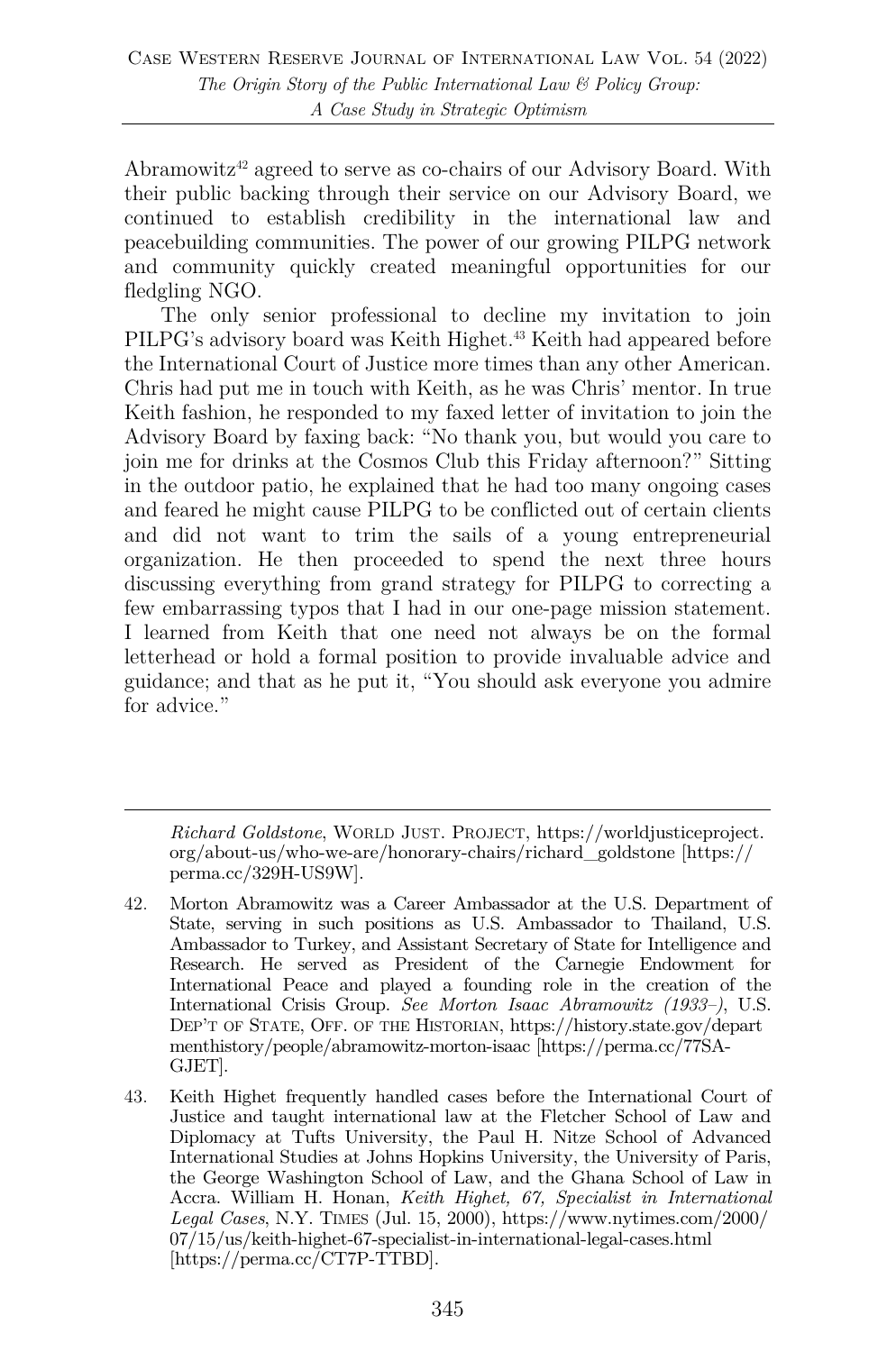A few years later when Keith moved from Curtis to McDermott Will  $\&$  Emery, he invited Abe Chayes<sup>44</sup> and me to join his public international law practice as of counsel. In 1999, we filed a U.S.-based suit charging Yugoslavian President Milošević with genocide in Kosovo.45 It was during this time that Keith encouraged me to make PILPG more than just a "pocket NGO" and to build out a sustainable organization that could have an impact for decades to come.

## V. Building an Institution: Avoiding the Rabbit Hole (AND GETTING A DAY JOB)

Upon the advice of Edwin Williamson, the former State Department Legal Advisor for Secretary James Baker and a boss of both myself and Michael, we had taken early and immediate steps to establish PILPG's legal infrastructure. As soon as we decided to launch PILPG, Michael rang up Mark Barnett,<sup>46</sup> an associate at Steptoe  $\&$ Johnson, who was Michael's undergraduate school friend with whom he co-chaired the National High School Model United Nations program. Thanks to Mark's help, we filed for and were granted  $501(c)(3)$  status and were formally an official, recognized nonprofit organization in 1996.47

Michael also reached out to Professor Peter Spiro,<sup>48</sup> who navigated the process of gaining Consultative Status to the United Nations Economic and Social Council for PILPG. Ironically, the committee dealing with NGO membership was chaired by Sudan. For over a

- 44. Abram Chayes was the Felix Frankfurter Professor of Law at Harvard Law School, where he taught for over 40 years. He served as Legal Advisor to the State Department during the Kennedy Administration. *See Professor Abram Chayes* (1922–2000), HARV. L. SCH., https://hls.harvard. edu/dept/ils/summer-work-abroad/professor-abram-chayes-1922-2000/ [https://perma.cc/3Y62-EHZA].
- 45. *See* Raymond Bonner, *Crisis in the Balkans: Lawsuit; Civil Action Accuses Yugoslavs of War Crimes*, N.Y. TIMES (May 29, 1999), https://www.nytim es.com/1999/05/26/world/crisis-in-the-balkans-lawsuit-civil-action-accusesyugoslavs-of-war-crimes.html [https://perma.cc/P2F2-WUAH].
- 46. Mark Barnett is Chief Judge at the U.S. Court of International Trade. Prior to his appointment, Judge Barnett practiced in the international trade group at Steptoe & Johnson. He served at the Office of Chief Counsel for Import Administration at the U.S. Department of Commerce from 1995 to 2013. *See Chief Judge Mark A. Barnett*, U.S. CT. OF INT'L TRADE, https://www.cit.uscourts.gov/content/chief-judge-mark-barnett [https://perma.cc/QU6Q-TKK3].
- 47. *Public International Law and Policy Group*, CHARITY NAVIGATOR, https://www.charitynavigator.org/ein/043309296 [https://perma.cc/43CB -UMBB].
- 48. *See supra* note 27.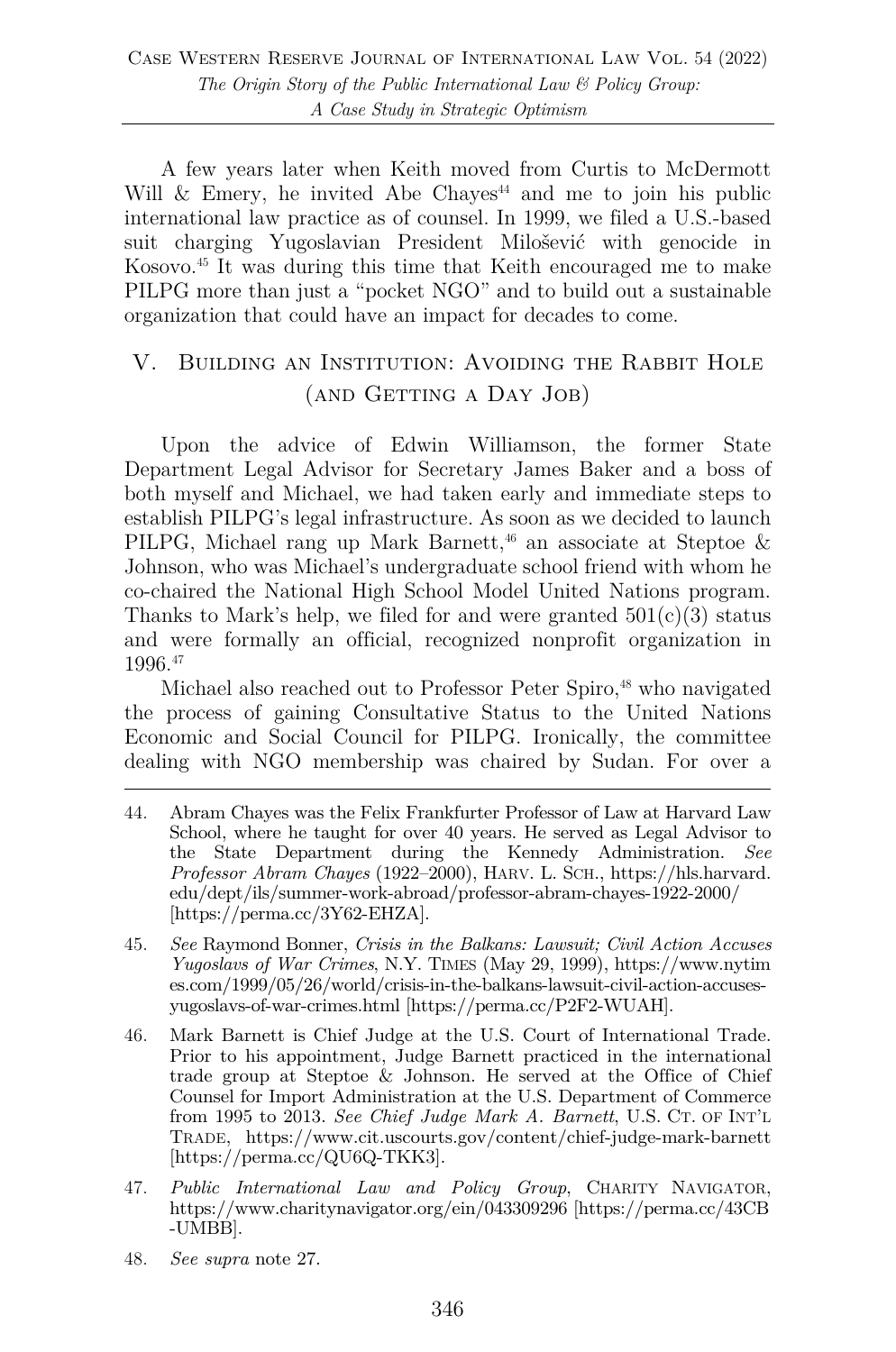decade to come, PILPG would be heavily involved in legal matters adverse to Sudan, such as the implementation of South Sudan's secession, the Abyei arbitration, the Darfur peace talks, and the Southern Kordofan and Blue Nile peace talks.<sup>49</sup> More recently, with the democratic transition, Sudan has become PILPG's pro bono client as we provide assistance with creating a truth commission and a court with jurisdiction to prosecute atrocity crimes.<sup>50</sup> Lesson learned: circumstances can change.

At this time, Michael and I also reached out informally to Drew Mann<sup>51</sup> for strategic advice. Drew had served as part of the Yugoslav team at the Department of State while Michael and I were there, and subsequently took part in the dissent memorandum challenging U.S. policy toward Bosnia in 1992 to 1993.52 Drew had a knack for invention and social entrepreneurship, and the best piece of advice he gave us was to start serving our clients and then build out the infrastructure, rather than attempt to build the perfect nonprofit and spend too much time operating in hypotheticals when there were real needs on the ground. He had seen too many organizations fail to launch because they got stuck in the rabbit hole of institutional design. He also correctly predicted that working on the substance of peace and justice would give us the energy to complete the necessary paperwork and regulatory hoops of creating a  $501(c)(3)$  nonprofit organization and identifying and navigating funding streams to expand our work. Drew has retired from the Department of State and is now formally PILPG's Strategic Advisor.

The final piece of prescient advice we received was from Edwin "Ed" Williamson,<sup>53</sup> who wryly noted that if Michael and I were to dedicate ourselves to a global pro bono law firm, our spouses would probably appreciate it if we found a day job as well. This perspective formed the core of one of our organizational tenets—if we engaged

<sup>49.</sup> *See Sub-Saharan Africa*, PILPG, https://www.publicinternationallawand policygroup.org/subsaharan-africa [https://perma.cc/ZH5H-P5M2].

<sup>50.</sup> *See Expert Roundtable: Democratic Transformation in Sudan*, PILPG, https://www.publicinternationallawandpolicygroup.org/sudan-democrati c-transformation-next-steps [https://perma.cc/KMU9-N3MJ].

<sup>51.</sup> *See Andrew C. Mann*, PILPG, https://www.publicinternationallawandpol icygroup.org/drew-mann-bio [https://perma.cc/5ELB-C5TJ].

<sup>52.</sup> *See e.g.*, Mark Matthews, *State Dept. Resignations Reflect Dissent on Bosnia U.S. Policy Called Weak, 'Dangerous'*, BALT. SUN (Aug. 24, 1993, 12:00 AM), https://www.baltimoresun.com/news/bs-xpm-1993-08-24-19 93236006-story.html [https://perma.cc/2SZA-56EU].

<sup>53.</sup> *See supra* note 40.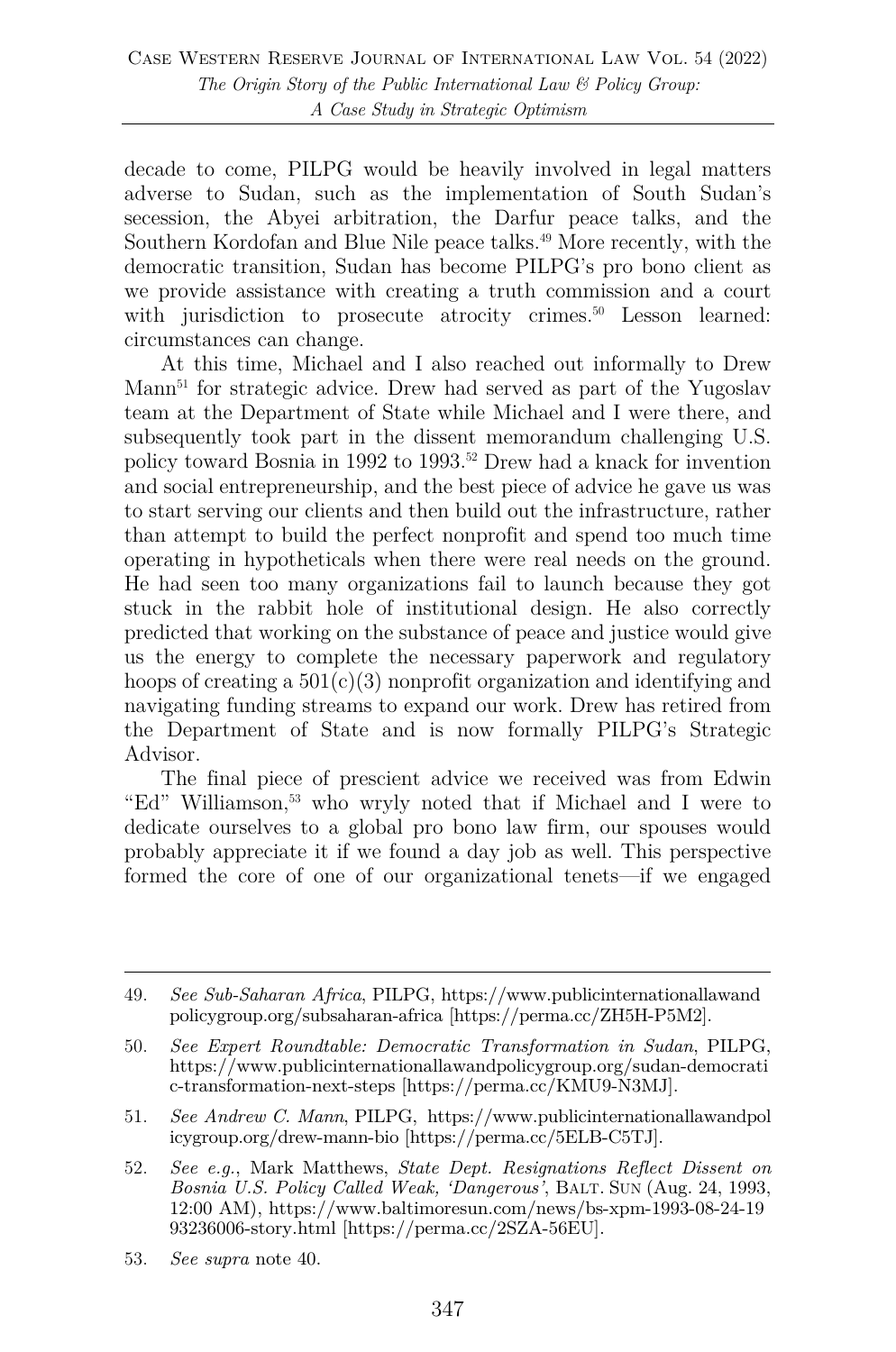fellow professors interested in the "praxis of peace,"<sup>54</sup> we could build a sustainable organization that made a difference daily, rather than dedicating the bulk of our time to fundraising, as so many NGO leaders are forced to do. Shortly thereafter, in 1998, I took Ed's advice and took a faculty position at American University's School of International Service and Washington College of Law.

### VI. Our First Clients: The Seekers of Peace and **JUSTICE**

Macedonia, Bosnia, and the Office of the Prosecutor for the ICTY were our first three high-profile clients and kept with our commitment to represent the "good guys."

As noted above, I had been doing quite a bit of public legal advocacy on the crisis in Bosnia.55 This caught the attention of Ambassador Risto Nikovski,<sup>56</sup> the Ambassador of Macedonia to the United Kingdom. At a Croatian Embassy reception, he asked whether my firm and I would be interested in helping Macedonia's government think through legal avenues for resolving the dispute with Greece. Since its independence, Macedonia had been embroiled in a dispute with Greece related to its name, flag, and identity, since there is a Greek region of that name as well. The consequences have included stalled movement in joining NATO and the European Union, as well as an economic blockade.57 This dispute is embroiled in ethnic, historical, and geographic tensions between the two States.58

The government of Macedonia, as the underdog, was quite keen on situating their argument within the precepts of international law. They hoped that the EU and the United States would respond, in part, to legal arguments relating to their right to choose their name and state symbols. The government of Macedonia was also interested in utilizing

- 55. *See supra* text accompanying notes 4–14.
- 56. Risto Nikovski is a Macedonian Ambassador. Among other postings, he served as Member of the Council of International Relations, Undersecretary at the Ministry of Foreign Affairs, Special Advisor at the Federal Ministry for Foreign Affairs of former Yugoslavia, Undersecretary at Ministry of Information, as well as Ambassador to the Russian Federation, Albania, Great Britain, Ireland, and Iceland.
- 57. Joanna Kakissis, *For Two Countries, the Dispute Over Macedonia's Name Is Rooted in National Identity*, NPR (Feb. 4, 2018, 2:19 PM), https: //www.npr.org/sections/parallels/2018/02/04/582506402/for-two-countrie s-the-dispute-over-macedonias-name-is-rooted-in-national-identit [https:// perma.cc/TMB2-C3PN].
- 58. *Id.*

<sup>54.</sup> Darin E.W. Johnson, *Praxis for Peace*, 54 CASE W. RSRV. J. INT'L L. XX (2022).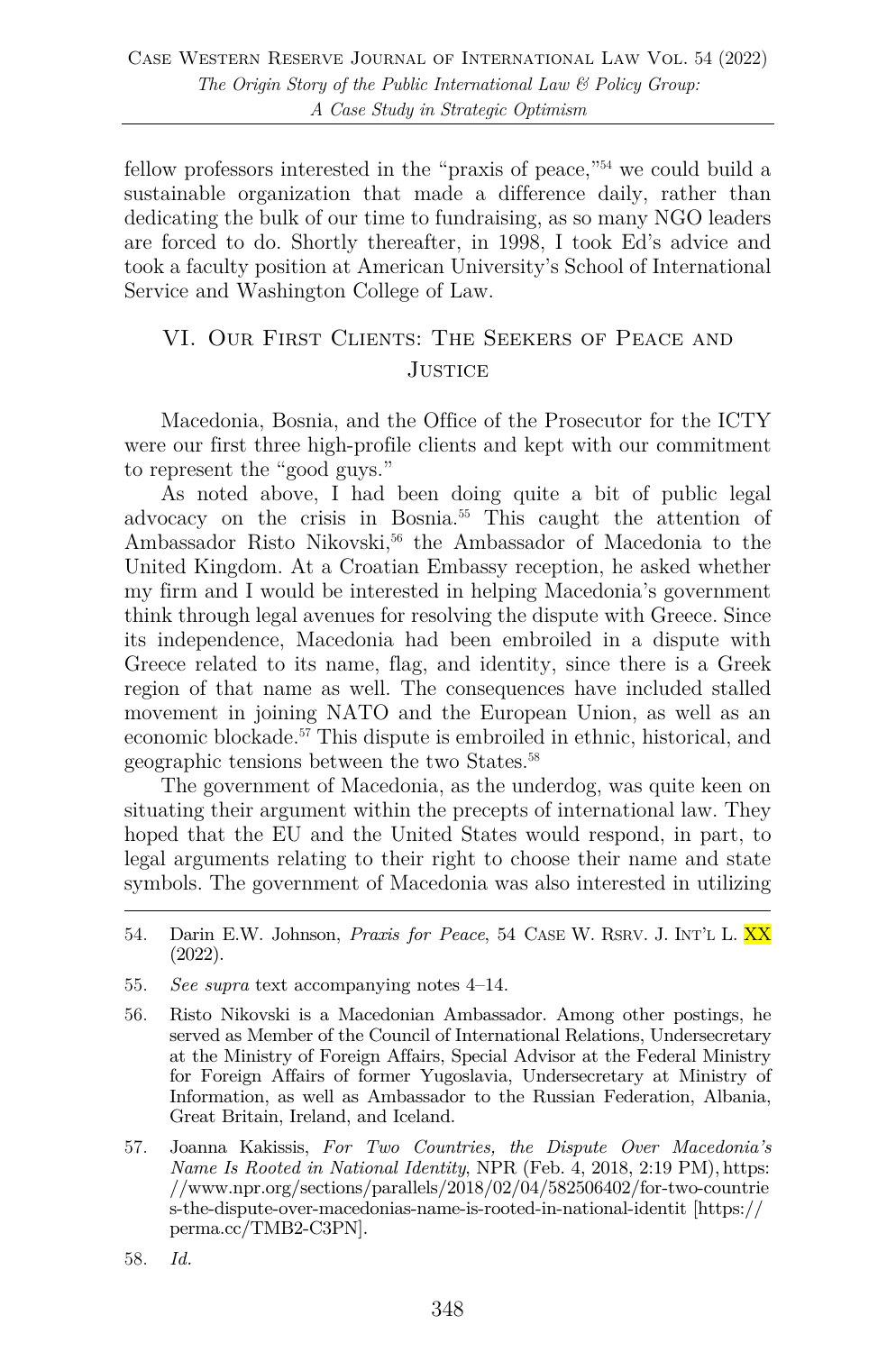international legal mechanisms to try to resolve the dispute parallel to political negotiations. To this end, they asked PILPG to prepare a detailed legal briefing on both the legal basis for their position and on how they might resolve the dispute at the ICJ.

Ambassador Nikovski arranged for me to travel to Macedonia to meet with President Kiro Gligorov<sup>59</sup> to walk him through the legal position and discuss how Macedonia might get the issue before the World Court. I met with President Gligorov on the terrace of Josip Broz Tito's Vila Biljana in Lake Ohrid. The villa would be the site of the conclusion of the Ohrid Agreement negotiations<sup>60</sup> a few years later, where PILPG and I would advise one of the parties to the talks.

While President Gligorov was not able to successfully secure jurisdiction of the International Court of Justice, $61$  he is widely credited with a pragmatic and legal approach to managing Macedonia's political and economic relationships with Greece while simultaneously trying to negotiate the name issue.<sup>62</sup> Many years later, in 2018, the dispute was resolved by an agreement to refer to Macedonia as "North Macedonia" in official and diplomatic matters.63

I learned three important lessons from PILPG's work with Macedonia. First, international law really does play a central role in resolving diplomatic disputes, and it is particularly sought-after from the underdog or disadvantaged party. Second, it became clear to me that top-flight legal analysis was not readily available to states outside of a handful of major powers. Third, it was a wise decision to not spend the early years building out an overly detailed infrastructure for

- 60. Hamza Karcic, *The Ohrid Agreement at 20: Legacy and Implications*, ANADOLU AGENCY (Sept. 8, 2021), https://www.aa.com.tr/en/analysis/ana lysis-the-ohrid-agreement-at-20-legacy-and-implications/2358933 [https:// perma.cc/K2UT-SVQZ].
- 61. *See* Application of Article 11, Paragraph 1, of the Interim Accord of 13 September 1995 (Former Yugoslavia Republic of Maced. v. Greece), Memorial, 2009 I.C.J. 70, ¶¶ 3.13–3.14 (July 20).
- 62. Constantine Buhayer, *Kiro Gligorov: President of Macedonia Throughout the Nineties*, INDEPENDENT (Jan. 9, 2012), https://www.independent.co. uk/news/obituaries/kiro-gligorov-president-of-macedonia-throughoutthe-nineties-6286840.html (last visited Mar. 12, 2022).
- 63. Amanda Sloat, *Diplomacy Triumphs: Greece and Macedonia Resolve Name Dispute*, BROOKINGS (June 12, 2018), https://www.brookings.edu /blog/order-from-chaos/2018/06/12/diplomacy-triumphs-greece-and-mac edonia-resolve-name-dispute/ [https://perma.cc/6Y8Y-R7A7].

<sup>59.</sup> President Gligorov was the first President of the Republic of Macedonia. He played an active role in the Macedonian independence movement and international recognition process. *Kiro Gligorov*, *Macedonian Independence Leader Dead*, BBC (Jan. 2, 2012), https://www.bbc.com/news/world-euro pe-16385730 [https://perma.cc/G92E-TWNL].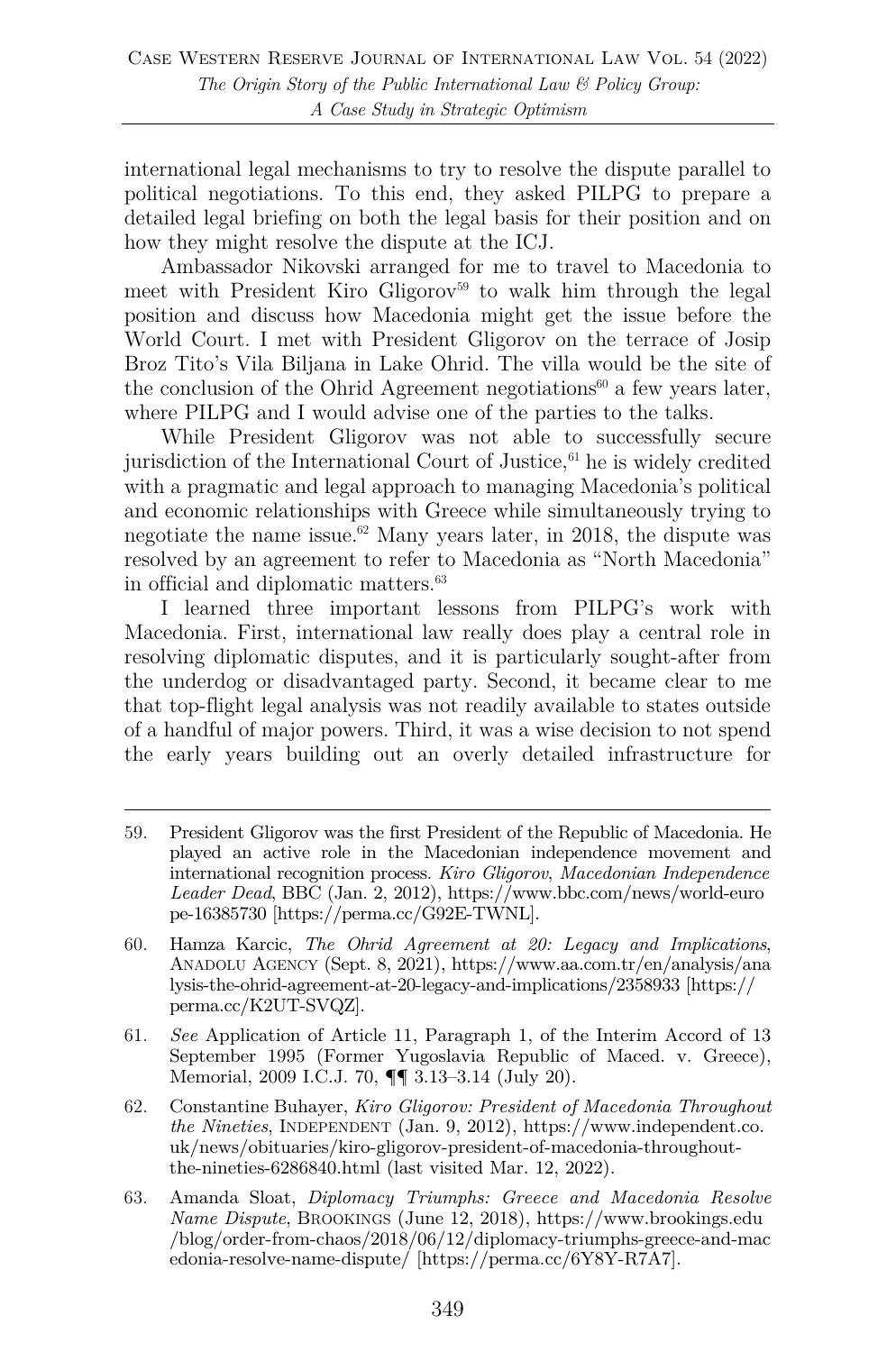PILPG, but rather to get briefcases on the ground quickly to provide legal advice to States emerging from, or seeking to avoid, conflict.

A month after my trip to Macedonia, I was on a short trip to Washington, D.C. for some meetings. I was invited to drinks at the Jefferson Hotel with Bosnian Foreign Minister Muhamed "Mo" Sacirbey,<sup>64</sup> Ambassador (and future Foreign Minister) Sven Alkalaj,<sup>65</sup> and Marshall Harris.<sup>66</sup> Mo, as he was called by his friends, was a Bosnian-American from Cleveland who attended Tulane on a football scholarship, and after law school and business school became an investment banker on Wall Street. His father was close to President Izetbegović and Mo was tapped to be Bosnia's highly effective Ambassador to the United Nations before becoming Foreign Minister. Marshall Harris resigned his commission as a Foreign Service Officer in opposition to the U.S. Government's policy in the Balkans and started the highly influential Action Council for Peace in the Balkans, which brought together key former U.S. and international officials to argue for a more assertive and effective policy in the Balkans.

Mo asked if I would consider joining the Bosnian delegation to the upcoming Dayton peace negotiations as their legal advisor. <sup>67</sup> My first response was, "But don't you have a lawyer?" They answered that obviously, yes, but they were mostly of the socialist legal tradition of the former Yugoslavia with a focus on the regulation of socialist

<sup>64.</sup> Muhamed Sacirbey is a Bosnian-American lawyer, businessman, and diplomat. He served as Bosnia's Ambassador to the United Nations and as Minister of Foreign Affairs. *An Afternoon with Ambassador Muhamed Sacirbey*, FONTBONNE UNIV., https://griffinshare.fontbonne.edu/bosnia/ 2015/2015/3/ [https://perma.cc/44L5-SG7K].

<sup>65.</sup> Ambassador Sven Alkalaj is the Permanent Representative of Bosnia and Herzegovina to the United Nations. He previously served as Bosnia's Minister of Foreign Affairs and executive secretary of the United Nations Economic Commission for Europe. He served as the first Bosnia and Herzegovina Ambassador to the United States. Press Release, United Nations, New Permanent Representative of Bosnia and Herzegovina Presents Credentials, U.N. Press Release BIO/6997 (July 5, 2019), https://www.un.org/press/en/ 2019/bio5226.doc.htm [https://perma.cc/8PRA-GL7G].

<sup>66.</sup> Marshall Harris was a U.S. foreign service officer until 1993, when he resigned in protest against U.S. inaction in Bosnia. He then co-founded the Balkan Action Council. He later worked as Senior Scholar and Vice President at Freedom House. He served as advisor to U.S. Senate Majority Leader Bob Dole, as well as an advisor to the Dayton Peace Talks and the Kosovo delegation to the Rambouillet talks. Following Montenegro's independence, he advised the country in pursuit of U.S. recognition of its independence and advised Bosnia in its genocide case against Serbia before the ICJ. *Who We Are*, ALEXANDRIA GRP. INT'L, http://www.alexandriagroupinternational.co m/about-us.html [https://perma.cc/VBR6-HV5Z].

<sup>67.</sup> *See generally* CARL BILDT, PEACE JOURNEY: THE STRUGGLE FOR PEACE IN BOSNIA (1999); RICHARD HOLBROOKE, TO END A WAR (1999).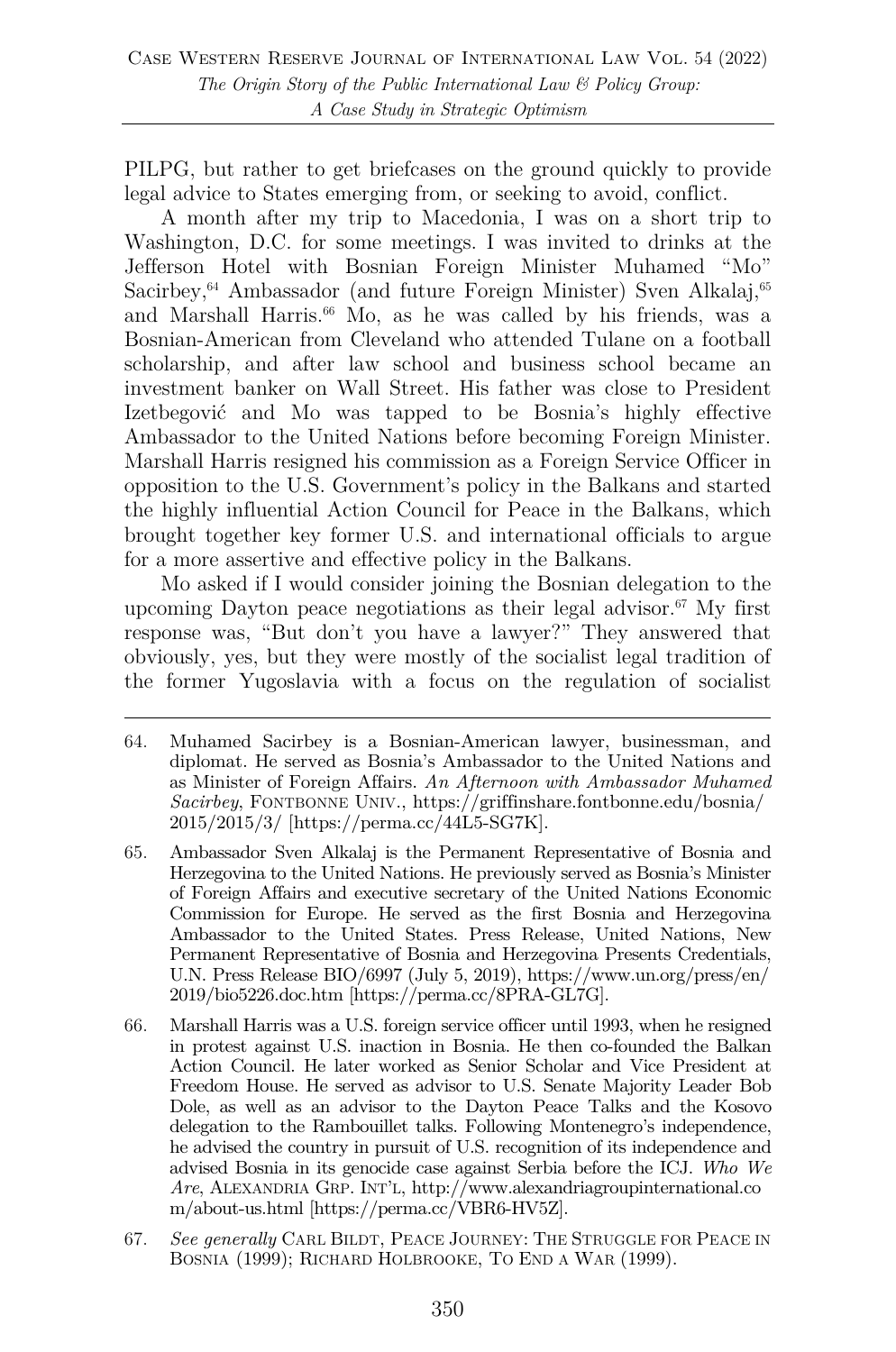economic enterprises, not in comparative State practice of peace negotiations or human rights and accountability mechanisms. This lack of international legal talent was to become a recurring theme throughout PILPG's work around the globe. The simple reality was that it made no sense for a domestic lawyer in Bosnia to launch a career in peace negotiations. Peace negotiations are almost always one-off events. Similarly, it would never be a wise move to specialize in atrocity-crime prosecution in Saddam Hussein's Iraq, or Muammar Gaddafi's Libya (countries in which PILPG would subsequently help new governments establish such mechanisms).

I was particularly keen to attend the Dayton talks, $68$  as my family was from Dayton, Ohio and my father had attended the University of Dayton. When I arrived at the Dayton airport, I was met by a young Lieutenant whose job was to escort me onto the Wright-Patterson Air Force Base where the talks were being held. He joked with me that the staff assumed that I had been put on the wrong delegation because my name was the only name on the Bosnian delegation list that they could pronounce.

I arrived at the Hope Hotel on the Base a day before the Bosnian delegation. As I walked down the hallway to my room, there was a workman with his head buried deep in the phone junction box. The lieutenant sheepishly told me that he was "just fixing the phones." I made it a point to preface every phone call I made from my room with "Hello, this is Paul, an American citizen, and we are going to discuss attorney-client privileged matters." I thought I might have been being overly cautious until Richard Perle<sup>69</sup> later asked me where the laundry room was located. I told him that the base had arranged for a drycleaning service. His response was, "Yes, I know, but that is going to be our conference room—bring your stack of quarters."

After the opening ceremony of the negotiations, President Izetbegović called me into his suite down the hallway from my room. He and Mo Sacirbey listed out fourteen key objectives that the Bosnians wanted to accomplish at Dayton. The President told me that he was counting on me to be the "objective" member of the delegation who would track whether Bosnia was successfully ensuring that its objectives were accomplished in the draft agreements. When I asked

<sup>68.</sup> *See, e.g.*, *Summary of the Dayton Talks*, UNIV. OF MINNESOTA HUM. RTS. LIBR. (Nov. 30, 1995), http://hrlibrary.umn.edu/icty/dayton/daytonsu m.html [https://perma.cc/J7JZ-TH6P].

<sup>69.</sup> Richard Perle is a political advisor, who served as Assistant Secretary for Global Strategic Affairs from 1981 to 1987. Under the George W. Bush Administration, he served as the Chairman of the Defense Policy Board Advisory Committee. *Interview: Richard Perle*, FRONTLINE, https://www. pbs.org/wgbh/pages/frontline/shows/iraq/interviews/perle.html [https:// perma.cc/R3AF-TYH9].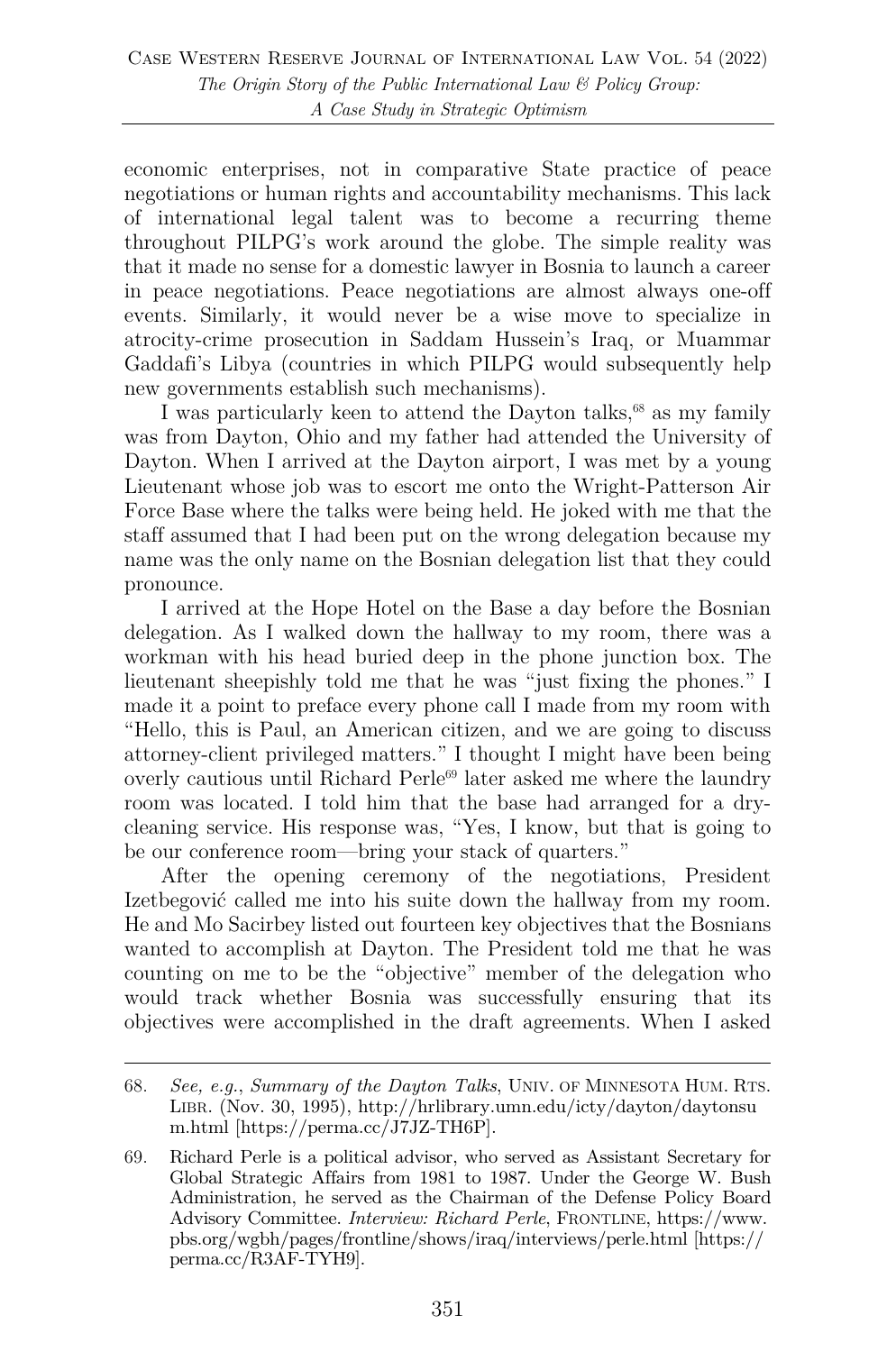him if he thought I was objective because I was not Bosnian, he said, "Oh no, it's because you're our lawyer." The day before the end of the negotiations, the three of us had another meeting, and I walked him through how the delegation had achieved approximately half of its objectives. I asked him if he was going to sign the agreement. He said yes and sighed. I asked why. He said, "Because we will be getting 50,000 troops from NATO and Sarajevo will not have to go through another winter of hell."

During the negotiations, the Bosnian delegation employed the tactic of getting their draft on top first to reach the eyes of the mediation more immediately. When the mediators came out with the first draft of the Framework Agreement, the Bosnian delegation also sought to do a line-by-line rebuttal and adjustment. The Secretariat was kind enough to give us a copy of the mediations draft on a 3.5-inch floppy disk. That evening, we made the redline edits and pushed printed copies under the chief mediators' doors. The next morning, with the draft in hand, Michael Wood of the British delegation looked at us and said, "Very impressive, but you are not going to do this every night are you?" Thereafter, the Secretariat would only give us hard copies and not electronic copies, in order to discourage us from redlining each of the ten annexes.

A few days into the negotiations, Richard Perle and Doug Feith<sup>70</sup> arrived to provide additional assistance to the Bosnian delegation. Mo Sacirbey asked me to partner with Richard and bring him up to speed on the IFOR Annex, which provided for the deployment of NATO troops into Bosnia.71 I handed Richard a copy and was prepared to give him an overview and then to type up his thoughts and talking points for the next meeting. Instead, Richard asked to borrow my pen, and then sat there and read the entire fifteen-page annex line by line making detailed comments in the margin. If he was going to lean into the negotiation with Richard Holbrooke and General Wesley Clark, he wanted to know every word of the document.<sup>72</sup> Lesson learned: you are never too senior to read the document.

<sup>70.</sup> Douglas Feith is a former U.S. Under Secretary of Defense, Middle East specialist at the National Security Council, and special counsel at the Pentagon. He is a Senior Fellow at the Hudson Institute. *Douglas J. Feith*, HUDSON INST., https://www.hudson.org/experts/552-douglas-j-feith [https:/ /perma.cc/YDX7-HM5M].

<sup>71.</sup> The General Framework Agreement for Peace in Bosnia and Herzegovina, Annex 1A: Agreement on the Military Aspects of the Peace Settlement, Dec. 14, 1995, 35 I.L.M. 75.

<sup>72.</sup> The New York Times wrote a colorful article on Richard's role at Dayton. *See* Elaine Sciolino, *At the Talks, Raging Bull Meets Bulldog, Cordially*, N.Y. TIMES (Nov. 18, 1995), https://www.nytimes.com/1995/11/18/world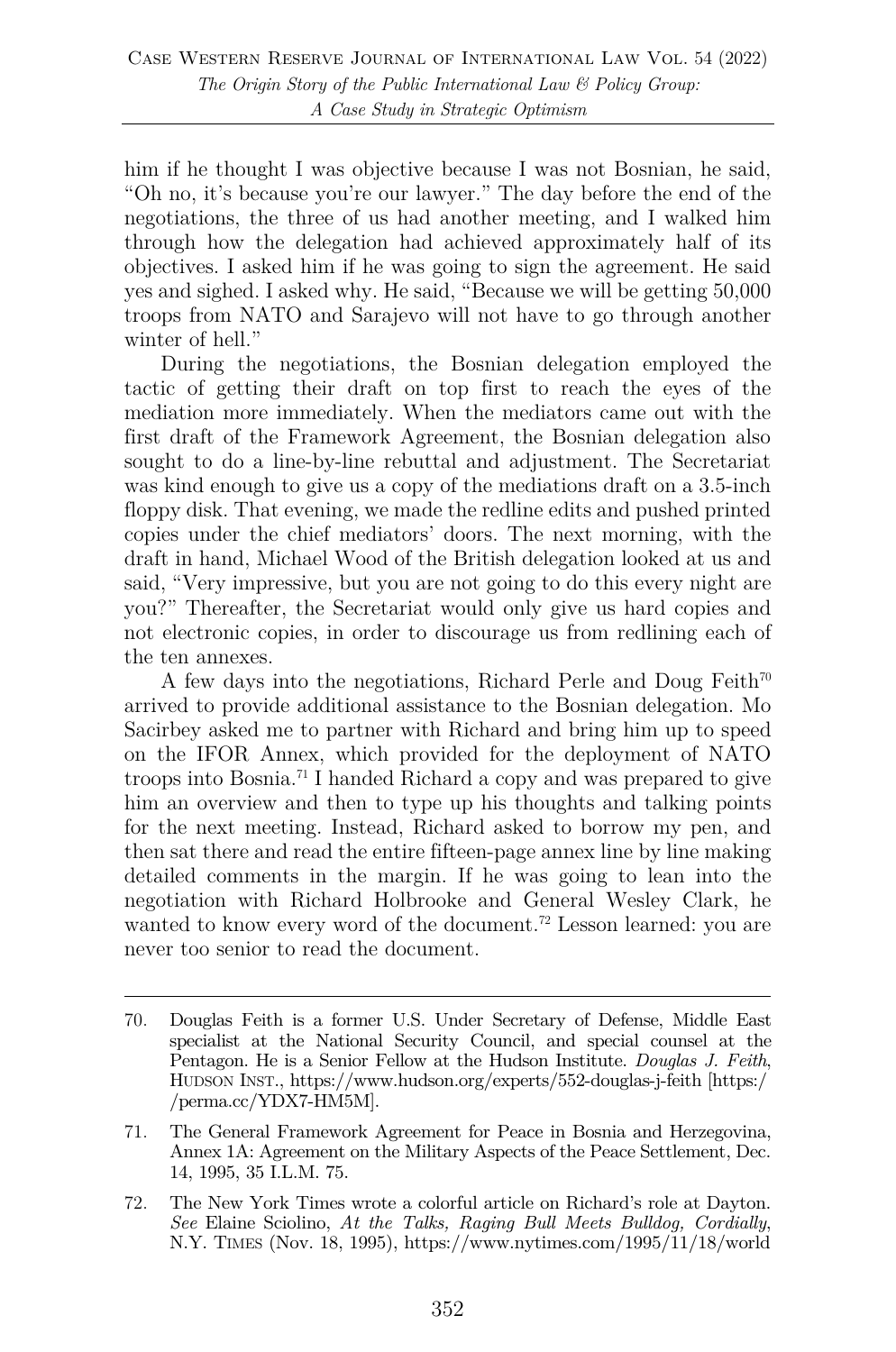I did not have the gravitas of Richard Perle, or the depth of experience of Doug Feith, but I held my own and contributed to the negotiations by remembering Malcolm's axiom that everything in life is a team sport. I am convinced that I had the highest phone bill of any participant in the negotiations, given that I was constantly on the line with my PILPG teammates bouncing ideas and preparing draft counterproposal language.

During the negotiations, I also learned the value of melding the legal and the political in order to build the foundation of a functional and durable peace agreement. During the negotiations, the Bosnians were under substantial pressure to make concessions that would likely cripple the functionality of any future government. Holbrooke threatened to bring an end to the peace talks and blame it on the Bosnians, but before this happened, the Bosnians were able to reach out to Senator Bob Dole, who was deeply invested in the peace process, and have him engage in public remarks backing the Bosnian delegation.73 This intervention prevented some of the most egregious provisions from being worked into the Dayton Accords. At the end of the day, the peace agreement was highly dysfunctional, but much less so than it would have been without Senator Dole's intervention.<sup>74</sup>

This experience also taught our fledgling firm an important lesson that we would take into all subsequent peace negotiations: many promises are made and kept deliberately outside of the written agreement. It is incumbent upon the lawyer in the room to make sure any promises made to the client are memorialized in writing. If these promises are not in writing, they effectively do not exist. This was the story at Dayton with an oral commitment made by the senior Americans at the talks—the Secretary of State, the Secretary of Defense, and a three-star general—that the United States would ensure the immediate lifting of the U.N. arms embargo on Bosnia and would arm and train Bosnian government forces to a level of defensive parity with all Serbian forces operating in Bosnia. At many points during the negotiations, the Americans rationalized to our clients why this promise should not be in writing, but it was very important to my clients that it should be in writing. As their lawyer, I sought to find a space to put these oral promises in writing, and I wrote it in an op-ed.75

/at-the-talks-raging-bull-meets-bulldog-cordially.html [https://perma.cc/J 449-MDNF].

74. *See id.* at 20–29.

<sup>73.</sup> *See* Hamza Karčić, *Saving Bosnia on Capitol Hill: The Case of Senator Bob Dole*, 13 J. TRANSATLANTIC STUD. 20, 34 (2015).

<sup>75.</sup> Paul R. Williams, *Promise Them Anything*, WKLY. STANDARD (Dec. 18, 1995, 12:00 AM), https://www.washingtonexaminer.com/weekly-standard /promise-them-anything [https://perma.cc/R7AL-UUCH].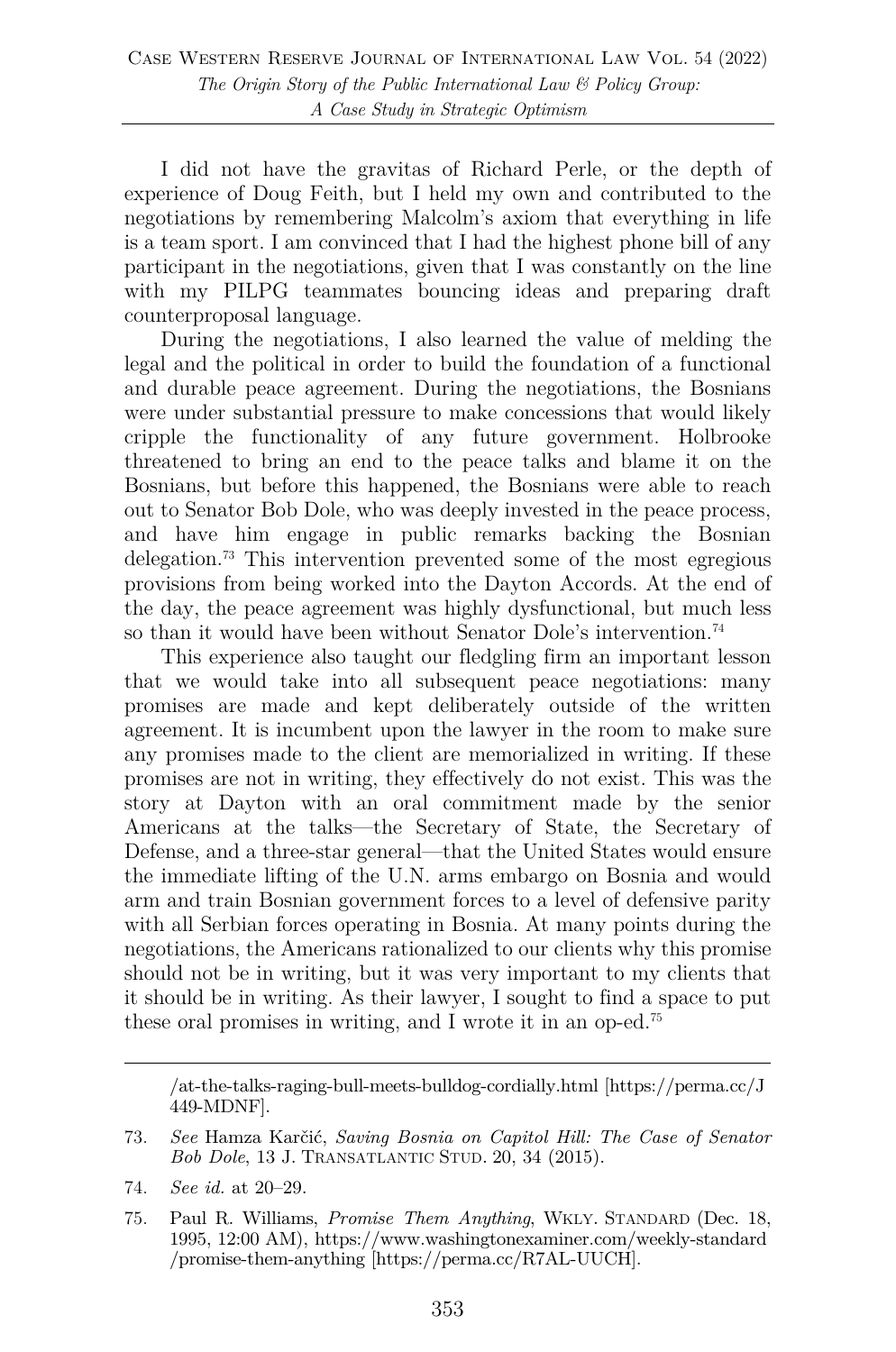Following our work at Dayton, PILPG was invited in fairly rapid succession by Estonian Ambassador (and future President) Toomas Hendrik Ilves<sup>76</sup> to advise the Estonian government on territorial negotiations with Russia relating to the (non-) implementation of key provisions of the Treaty of Tartu;<sup>77</sup> by Kosovar Prime Minister Bujar Bukoshi78 and President Ibrahim Rugova79 to join the Kosovar delegation to the Rambouillet peace talks;<sup>80</sup> and by Foreign Minister Vartan Oskanian $81$  to advise the Armenian government during the Key West negotiations<sup>82</sup> relating to Nagorno-Karabakh.

Meanwhile, Michael was making great strides in establishing our war crimes prosecution practice area. He was invited to present at an international criminal law workshop in Syracuse, Sicily organized by Cherif Bassiouni shortly after Richard Goldstone was appointed Prosecutor of the ICTY in August 1994. Drew Mann had earlier introduced me to Richard at a breakfast hosted at Drew's home in The Hague while I was there on a social visit.

When Michael boarded the bus from the hotel to the conference center, Richard was sitting in the front seat behind the driver and the seat next to him was empty. Michael, seeing the opportunity before him, plopped down next to Richard Goldstone and started a conversation for the thirty-minute journey. They ended up taking the same seats on the way back to the hotel and both ways for three days.

- 77. *See* Treaty of Tartu, Est.-Russ., Feb. 2, 1920, 11 L.N.T.S. 30.
- 78. Bujar Bukoshi was the Prime Minister of the Republic of Kosova from 1991 to 2000. He also served as the Minister of Healthcare in Kosovo. ROBERT ELISE, HISTORICAL DICTIONARY OF KOSOVA 33 (2004).
- 79. Ibrahim Rugova served as President of the Republic of Kosova, serving from 1992 to 2000. He served as President again from 2002 to 2006. Perparim Isufi, *Ibrahim Rugova: Pacifist Father of Kosovo's Independence*, BALKAN TRANSNATIONAL JUST. (Jan. 21, 2020, 12:37 PM), https://balkan insight.com/2020/01/21/ibrahim-rugova-pacifist-father-of-kosovos-indepen dence/ [https://perma.cc/XE7U-275T].
- 80. *See* Interim Agreement for Peace and Self-Government in Kosovo, Kos.- Serb.-Yug., Feb., 23, 1999, U.N. Doc S/1999/648.
- 81. Vartan Minasi Oskanian was the Foreign Minister of Armenia from 1998 to 2008, during which time he served as the negotiator of the Key West peace talks. He is the founder of the Civilitas Foundation. *See* VARTAN OSKANIAN, SPEAKING TO BE HEARD: A DECADE OF SPEECHES 15 (2008).
- 82. *See* Jean-Christophe Peuch, *Armenia/Azerbaijan: International Mediators Report Progress on Karabakh Dispute*, RADIO FREE EUR. (Apr. 10, 2001), https://www.rferl.org/a/1096184.html [https://perma.cc/2YCF-U4P9].

<sup>76.</sup> Toomas Hendrik Ilves served as President of Estonia from 2006 to 2016. He was previously Estonian Minister of Foreign Affairs from 1996 to 1998, and again from 1999 to 2002. He served as a Member of the European Parliament. *Toomas Hendrik Ilves*, CEPA, https://cepa.org/our-people/to omas-hendrik-ilves/ [https://perma.cc/8ZPG-PADQ].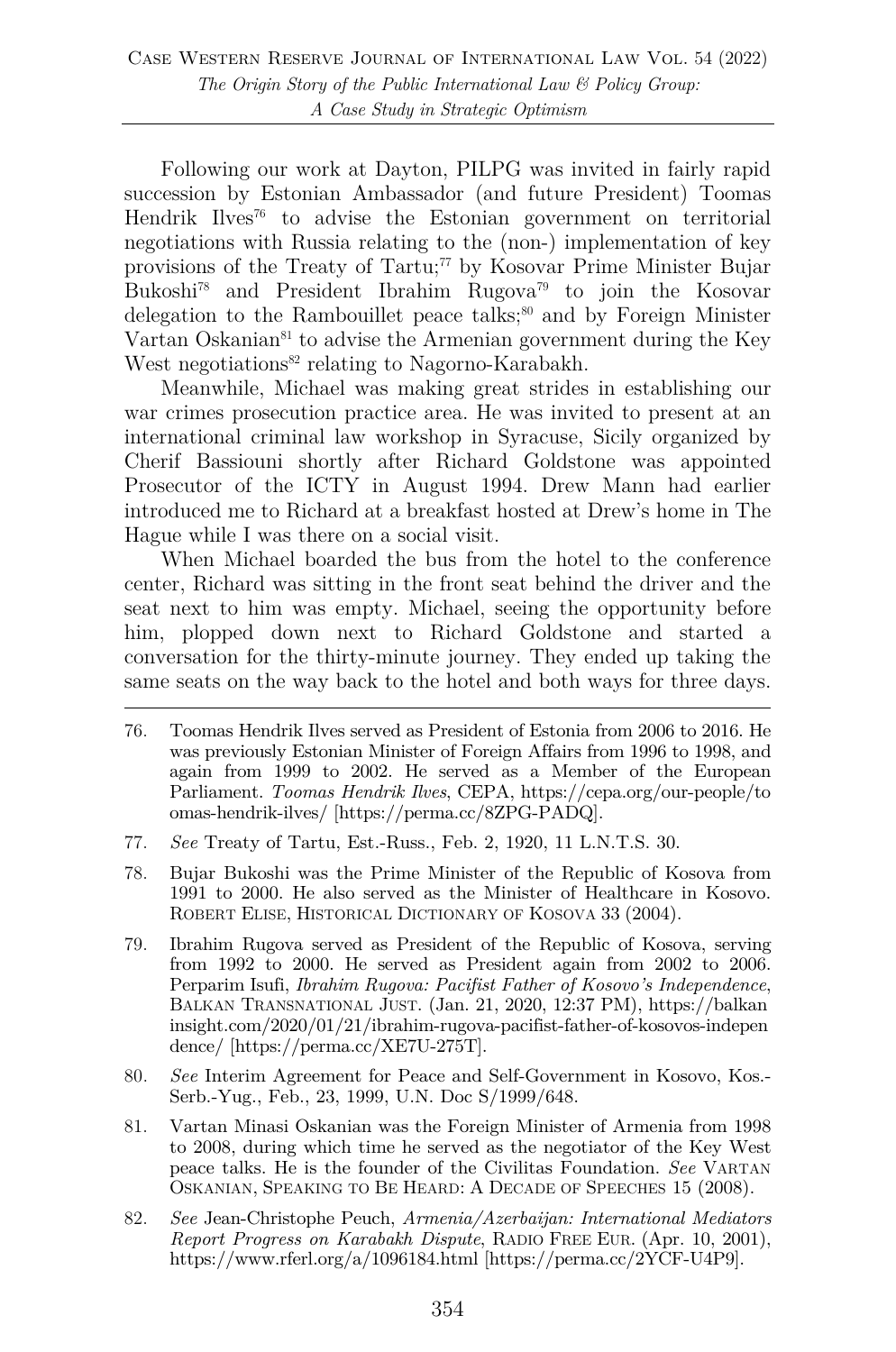During their bus conversations, they got to know each other well, and Richard confided that his office was understaffed and had no law library. Michael offered the services of PILPG and the law school where he had begun to teach, Case Western Reserve University School of Law, to provide research assistance on the novel legal issues facing his office. He and Richard signed a memorandum of understanding, and over the course of the subsequent years, Michael and PILPG provided over 250 research memos to the ICTY; the Rwanda Tribunal; the Sierra Leone Tribunal; the Cambodian Extraordinary Chambers; the Lebanon Tribunal; and the International Criminal Court; as well as the Iraqi High Tribunal; the Uganda High Court War Crimes Chamber; piracy courts in Mauritius, Seychelles, and Kenya; and INTERPOL.83

Building upon this early client base, over the past twenty-five years PILPG has provided legal assistance with over two dozen peace negotiations and over two dozen post-conflict constitutions, and has assisted every international and hybrid criminal tribunal, as well as helped to create several domestic transitional justice mechanisms.<sup>84</sup> We have worked with clients from Afghanistan, Armenia, Bosnia, Botswana, Burma, Cambodia, Côte d'Ivoire, Czech Republic, Darfur, Dutch Antilles, East Timor, Estonia, Ethiopia, Georgia, Iraq, Kenya, Kosovo, Lebanon, Liberia, Libya, Macedonia, Mauritius, Montenegro, Nagaland, Nagorno-Karabakh, Nepal, Northern Cyprus, the Philippines, Poland, Rwanda, the Seychelles, Sierra Leone, Somalia, Somaliland, South Africa, South Sudan, Sudan, Sri Lanka, Syria, Tanzania, Tunisia, Uganda, Ukraine, Yemen, and Zimbabwe.85

# VII. Leveraging and Amplifying with Institutional Support

As I was preparing to leave Cambridge in 1996, Ed Williamson was kind enough to make me an offer to join Sullivan & Cromwell as a corporate associate. I was very much looking forward to this phase of my career. While in Washington, D.C. for a Bosnia conference at the Willard Hotel, Richard Perle and I were standing by the coffee bar and I had just told him but I was going to likely go work with Ed. When Ambassador Mort Abramowitz, the President of the Carnegie Endowment for International Peace, walked up, Richard turned to him and said, "Mort, you have to give Paul a job at Carnegie so that he can keep doing his work on Bosnia." Mort was a little flustered, but he

<sup>83.</sup> *See, e.g.*, *Home*, PILPG, https://www.publicinternationallawandpolicygro up.org/ [https://perma.cc/645X-Q6KK].

<sup>84.</sup> *Id.*

<sup>85.</sup> *See Clients*, PILPG, https://www.publicinternationallawandpolicygroup. org/clients-regions [https://perma.cc/8YJN-HNDH].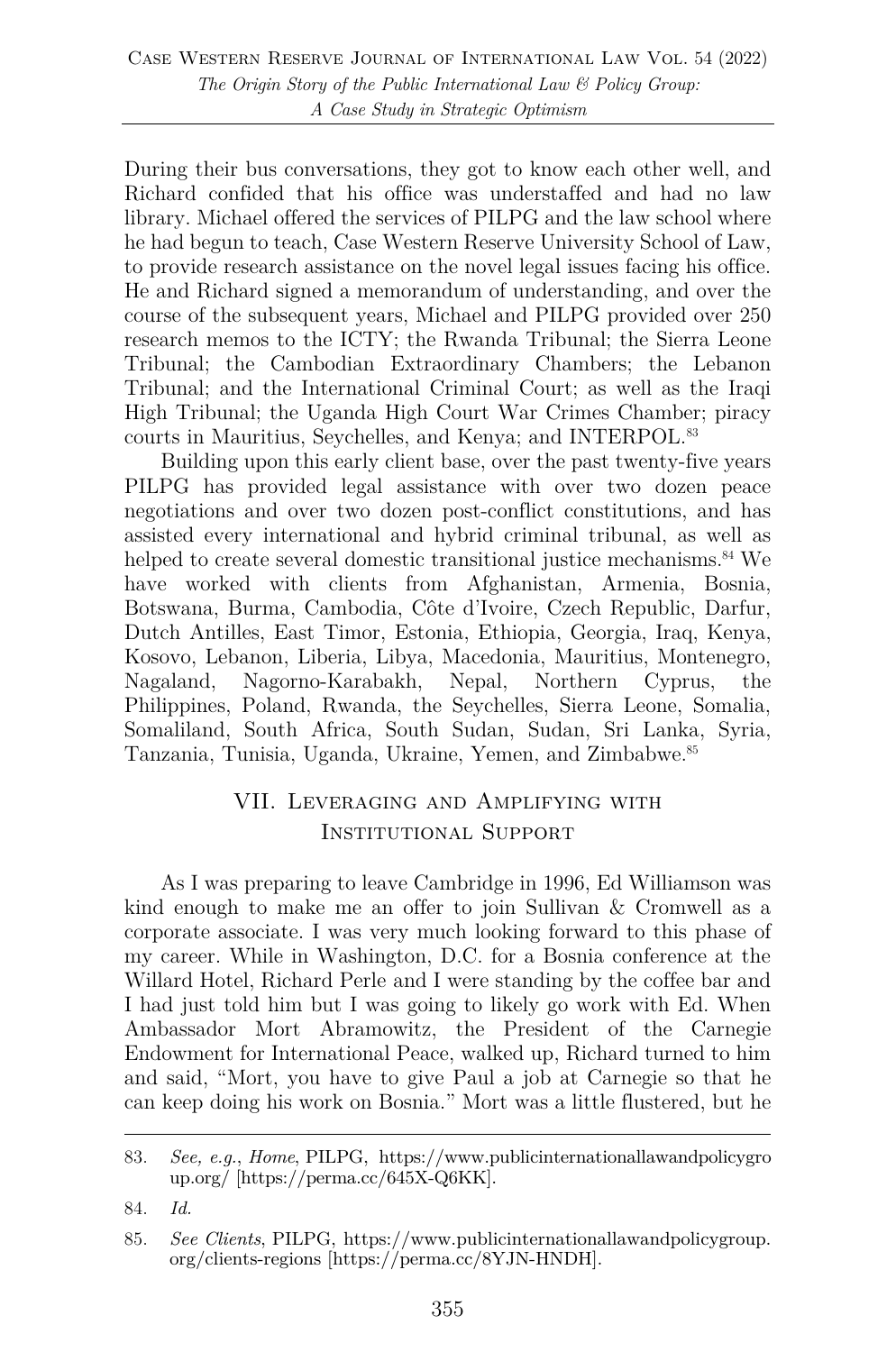indicated I should call his executive assistant and get on his calendar for later in the week.

When I arrived for the interview with Mort, I started to pitch the idea of research and advocacy on the situation in Bosnia. Mort interrupted me and said, "Don't you run a global pro bono law firm that no one has ever heard of, and has an acronym no one can pronounce?" I just happened to have a copy of our mission statement and our quarterly update on hand, and I handed it to Mort and walked him through what we were doing and what I hoped to do with PILPG in the coming years. A week later, Mort made me an offer to join the Carnegie Endowment as a senior associate, and to use the time to build out PILPG, and create a public international law program within Carnegie. Years later, I asked Mort why he was willing to take such a risk with a young professional who basically had an idea and an NGO with his friends. Mort replied that he "liked to work with people who built things."

Mort applied this same principle to his work as President of the Carnegie Endowment.<sup>86</sup> He is notable for the degree to which he redesigned and restructured the Carnegie Endowment, launching offices and programs in Moscow and Beirut. Mort also founded the International Crisis Group to serve as the world's eyes and ears for impending conflicts, and with a highly influential board that could mobilize effective action from global policymakers.

Mort, ever the builder, suggested that PILPG forge partnerships with major law firms. He connected us with a friend of his named Lloyd at Wilmer, Cutler & Pickering (now WilmerHale). One day he offhandedly told me that he had made an appointment with me to go see Lloyd at the firm. As I did my research to prepare for the meeting, I realized that Lloyd was, in fact, Lloyd Cutler, $\mathcal{S}^7$  one of the name partners of the firm, who had previously served as President Carter's White House counsel. When I went to the meeting, Lloyd was joined by Shelby Quast,<sup>88</sup> visionary lawyer. Early in the conversation Lloyd

- 87. Lloyd Cutler served as White House Counsel during the presidential administrations of Jimmy Carter and Bill Clinton. He co-founded the firm Wilmer, Cutler & Pickering and co-chaired the Lawyers' Committee for Civil Rights Under Law. David L. Hudson Jr., *Lloyd Cutler*, FIRST AMENDMENT ENCYC. (2009), https://www.mtsu.edu/first-amendment/ar ticle/1394/lloyd-cutler [https://perma.cc/PMK5-X5W9].
- 88. Shelby Quast is the Co-Founder of VoteEquality.us, the Principal/CEO of Robertson, Quast & Associates, and the former Americas Director of Equality now. Shelby previously served as the Director General of the International Legal Assistance Consortium ("ILAC"), the Executive Director of Partners for Gender Justice, and an Adjunct Professor at the

<sup>86.</sup> Morton Abramowitz served as the President of the Carnegie Endowment from 1991 to 1997. *See supra* note 42.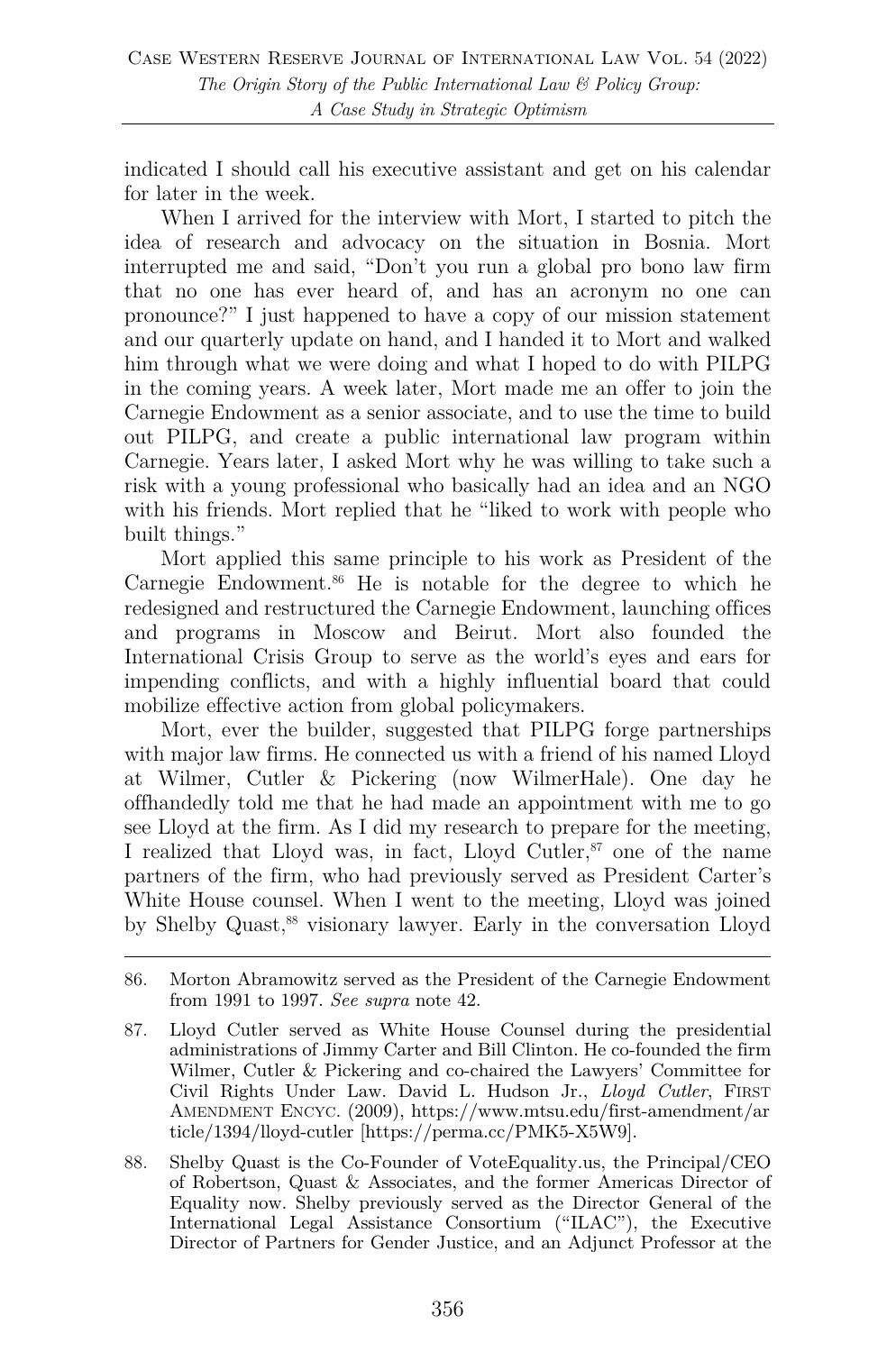said to me, "Mort says that I need to give you pro bono support to help countries sort out their peace negotiations. Shelby has agreed to build a team to help us do just that." Shelby, joined by Nancy Furman,<sup>89</sup> and Andy Lorentz,<sup>90</sup> and subsequently with the oversight and support of Gary Born, provided crucial lawyering on some of the trickiest legal problems facing our clients.

Our "pocket NGO" was now housed at a prominent think tank and supported by one of the world's leading law firms. Other law firms soon followed suit and partnered with PILPG to provide pro bono contributions to our clients around the world. Melanie Nakagawa,  $91$  one of my very first students-turned-PILPG-Law Fellows, came up with the idea of regularizing and expanding our relationships with law firms. She first pitched the idea to Baker McKenzie in 2003, which institutionalized the relationship and set about building global teams to assist PILPG. Brett Edwards<sup>92</sup> subsequently joined PILPG and built our law firm pro bono relationships into a \$15 million-per-year in-kind contribution revenue stream, allowing PILPG to aid over a dozen clients on a regular basis.<sup>93</sup>

Catholic University of America Columbus School of Law and American University. *Team*, US END FGM/C NETWORK, https://endfgmnetwork. org/about/team/ [https://perma.cc/HA2P-DSY6].

- 89. Nancy Furman Paul is former Counsel at WilmerHale, Director of Strategic Partnerships at Bloomberg BNA, and Senior Product Manager at Hobsons. She is currently the Senior Product Manager at PowerSchool. Nancy Furman Paul, LINKEDIN, https://www.linkedin.com/in/nancyfur manpaul/ (last visited Mar. 14, 2022).
- 90. Andrew J. Lorentz is a Partner at Davis Wright Tremaine LLP. He is the co-chair of DWT's FinTech practice. *Andrew J. Lorentz*, DAVIS WRIGHT TREMAINE LLP, https://www.dwt.com/people/l/lorentz-andrew-j [https:// perma.cc/3DJ5-RJW4].
- 91. Melanie Nakagawa is the Special Assistant to the President and Senior Director for Climate and Energy at the National Security Council. Previously, she was Director of Climate Strategy at Princeville Capital and a Non-Resident Fellow at the Center on Global Energy Policy. She served as the Deputy Assistant Secretary for Energy Transformation at the U.S. Department of State and a Senior Energy and Environment Counsel at the U.S. Senate Foreign Relations Committee. *Melanie Nakagawa*, RENCONTRES ECONOMIQUES, https://www.lesrencontreseconomiques.fr/en /speakers/melanie-nakagawa [https://perma.cc/JB2U-9CCT].
- 92. Brett Ashley Edwards is a Senior Peace Fellow at PILPG. She previously served as PILPG's Executive Vice President and Vice President of Strategic Partnerships. Brett Ashley Edwards, LINKEDIN, https://www.link edin.com/in/brett-ashley-edwards/ (last visited Feb. 25, 2022).
- 93. PILPG maintains active pro bono relationships with many of the world's top law firms, including: Baker McKenzie; Cleary Gottlieb; Covington & Burling; Davis Polk; Debevoise; Dechert; DLA Piper; Eversheds Sutherland;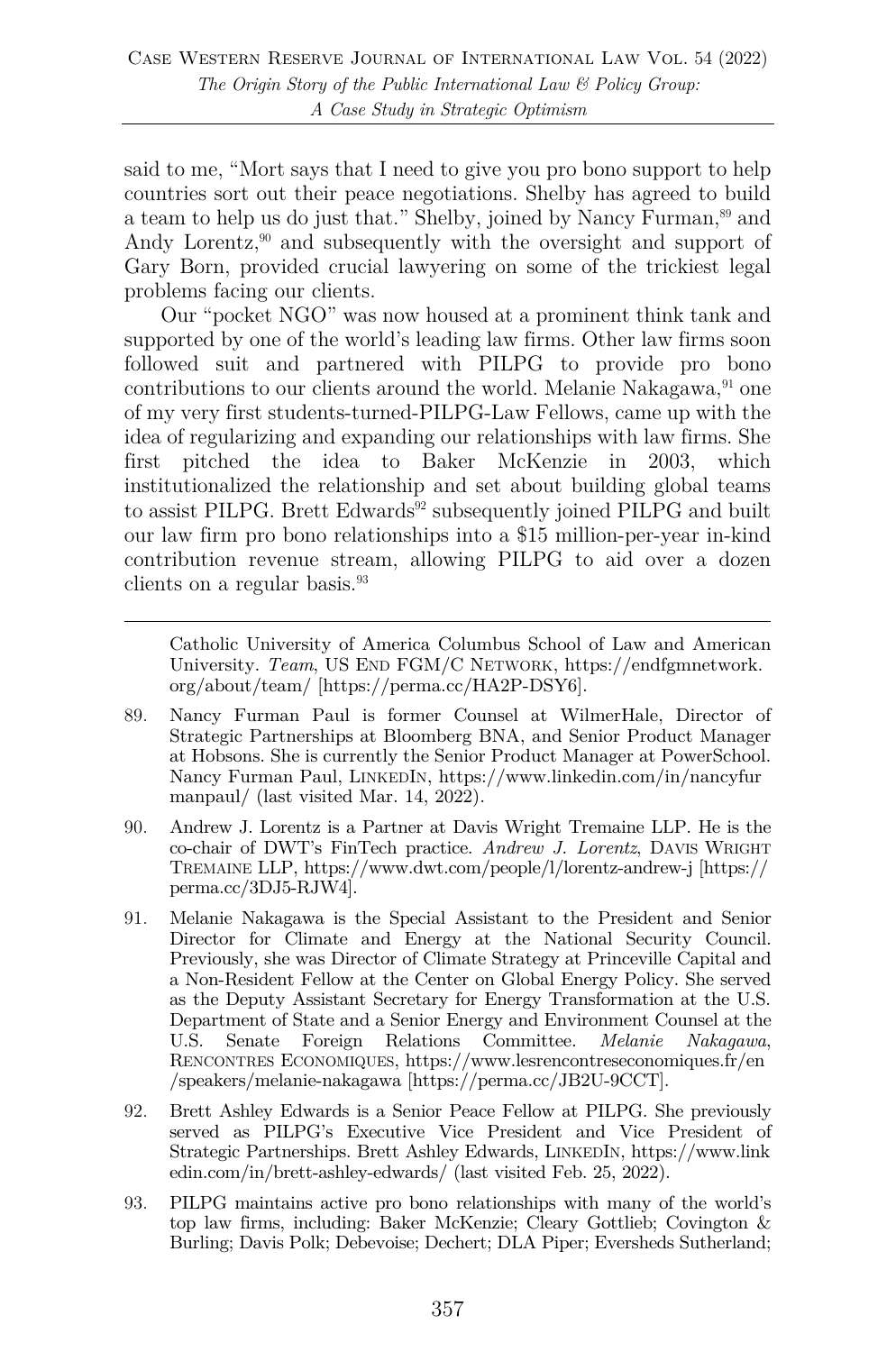As PILPG built out its institutional structure, we started to explore funding opportunities in addition to the law firm in-kind contributions. Stephen Del Rosso<sup>94</sup> at the Carnegie Corporation of New York was brave enough to take a chance with PILPG. He awarded us a series of grants to work on State secession and peacebuilding, which enabled us to expand our contribution to the academic discourse at the core of the issues PILPG was attempting to address.95

Before our relationship with Carnegie began, PILPG sought to stay out of the public eye, going out of our way to avoid a public-facing brand identity. One day Stephen sponsored a public affairs workshop for his grantees so that they could polish their organizations' internet presences. The leader of the session was somewhat surprised that PILPG did not have even a rudimentary website. Stephen wondered how we would tell the story of our work, and how Carnegie supported it, if we did not have a website. I took the hint, and that year we built out our website.

Today, with an online following of over 45,000 followers across multiple social media platforms, it seems unimaginable that at one point PILPG had no online presence. Our use of social media helps us keep in touch and spotlights our network and community, keeping the bonds strong across PILPG alumni, former clients, and our current team. Even more importantly, perhaps, once we pivoted to publicfacing communication of the kind of assistance we provided to parties in peace negotiations, our pro bono client base grew exponentially.

As professors at Case Western Reserve University School of Law, and American University Washington College of Law and School of International Service, Michael and I created experiential learning programs in order to help train the next generation of the best and the brightest. Michael created a war-crimes prosecution practicum at Case

Gibson Dunn; Milbank; Morrison & Foerster; Orrick; Shearman & Sterling; Skadden; Sullivan & Cromwell; Weil; and White & Case.

<sup>94.</sup> Stephen J. Del Rosso is the Program Director for International Peace and Security at the International Program at the Carnegie Corporation of New York. He spent a decade in the U.S. Foreign Service. *Stephen J. Del Rosso*, CARNEGIE CORP. OF N.Y., https://www.carnegie.org/about/trust ees-and-staff/stephen-del-rosso/ [https://perma.cc/P3P6-4N57].

<sup>95.</sup> PILPG receives funding from a variety of governments, foundations, and international organizations, including the governments of the United States, Ireland, Canada, the United Kingdom, Germany, Sweden, and the Netherlands; the United Nations; and private individuals.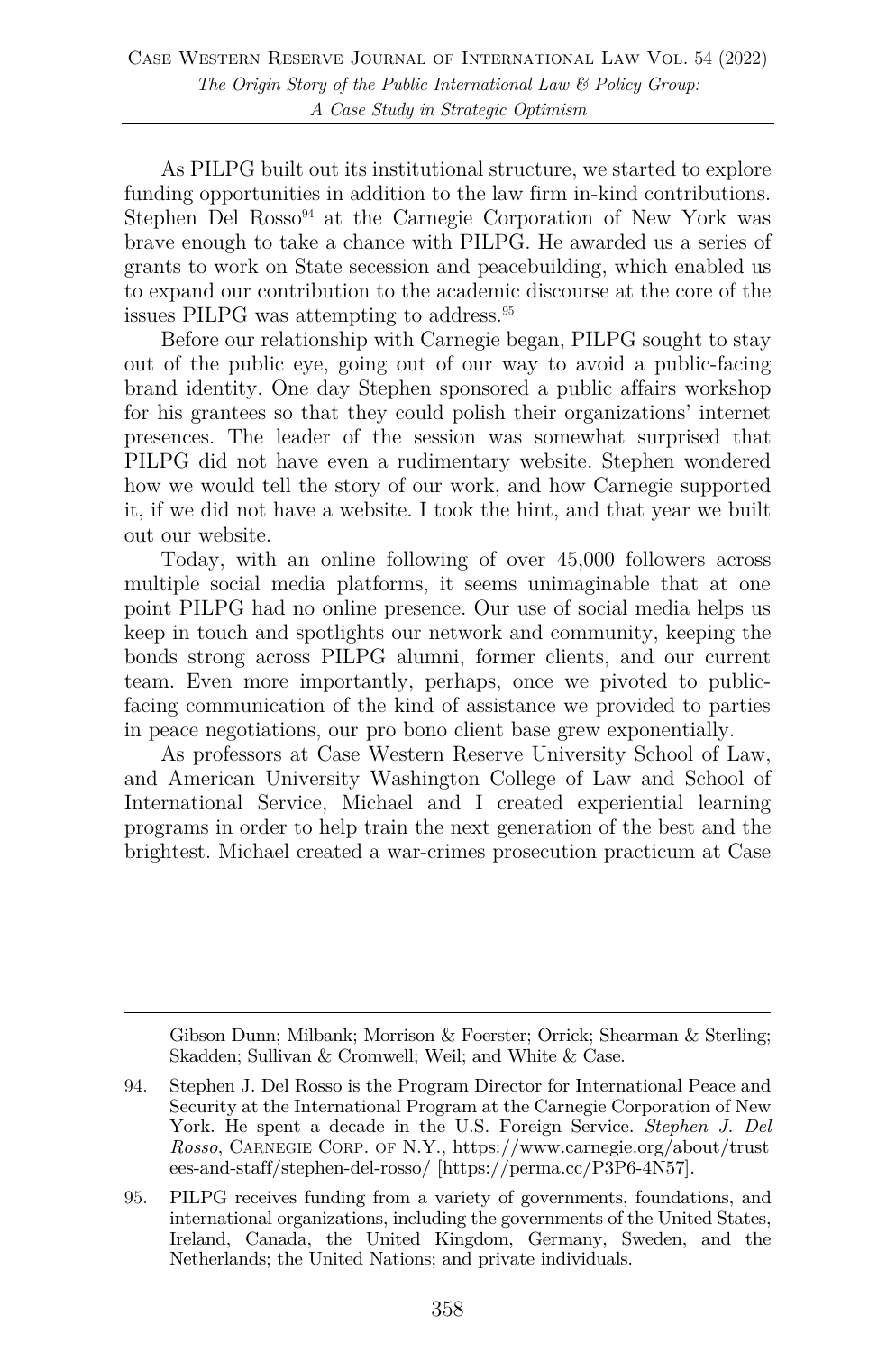Western,<sup>96</sup> and I created the Lawyering Peace program at American.<sup>97</sup> Over the last twenty years, we have trained over a thousand young professionals in the art of prosecuting those responsible for atrocity crimes and negotiating durable peace.98

The final piece of institutional support necessary for a successful and sustainable NGO is funding. For the first decade of PILPG's work, we focused on private foundations and leveraging our institutional affiliations and our law firm relationships. At American University, Elisabeth Dallas had the office next to mine.<sup>99</sup> She had left American University to pursue a master's degree in Public International Law and Negotiation/Conflict Resolution at the Fletcher School at Tufts University. She rang me one day and suggested that PILPG needed to secure U.S. government funding and establish offices overseas. I was a bit skeptical, given the Herculean effort that it takes to secure and manage U.S. government funding, but I did tell her that if she was able to find a grant, I would happily hire her and send her overseas. She then rather promptly secured a grant from USAID to provide support to Sri Lankan Peace negotiations.100 Elisabeth became our first overseas Chief of Party, and launched a relationship with the U.S. government, and subsequently with Canadian, British, Dutch, European Union, and United Nations funders. She also created a blueprint for establishing PILPG offices around the globe, including in Amman, Baghdad, Cairo, Dar es Salaam, Gaziantep, Hargasia, Istanbul, Juba, Kathmandu, Khartoum, Nairobi, Pristina, Sarajevo, Tbilisi, Tripoli, and Yangon.

98. *See id.*; *see also Henry T. King, Jr. War Crimes Research Office*, *supra*  note 96.

<sup>96.</sup> *See Henry T. King, Jr. War Crimes Research Office*, CASE W. RSRV. UNIV. SCH. OF L., https://case.edu/law/centers-institutes/cox-international-lawcenter/henry-t-king-jr-war-crimes-research-office [https://perma.cc/BY4Z-9626].

<sup>97.</sup> *See Lawyering Peace Program*, WASHINGTON COLL. OF L., https://lawyer ingpeaceprogram.org/about/ [https://perma.cc/SW9J-97GV].

<sup>99.</sup> Elisabeth Dallas is the Vice President of the Stabilization and Transition Practice at DT Global. Previously, she was the Director of Chemonics International's Peace, Stability, and Transition Practice. She also served as a Senior Conflict & Peacebuilding Advisor in the U.S. Agency for International Development and as a Senior Program Director and Chief of Party at PILPG. *Elizabeth Dallas*, DT GLOB., https://dt-global.com/com pany/about/leadership/regional/elisabeth-dallas [https://perma.cc/6V7E-Z9J9].

<sup>100.</sup> *See id.*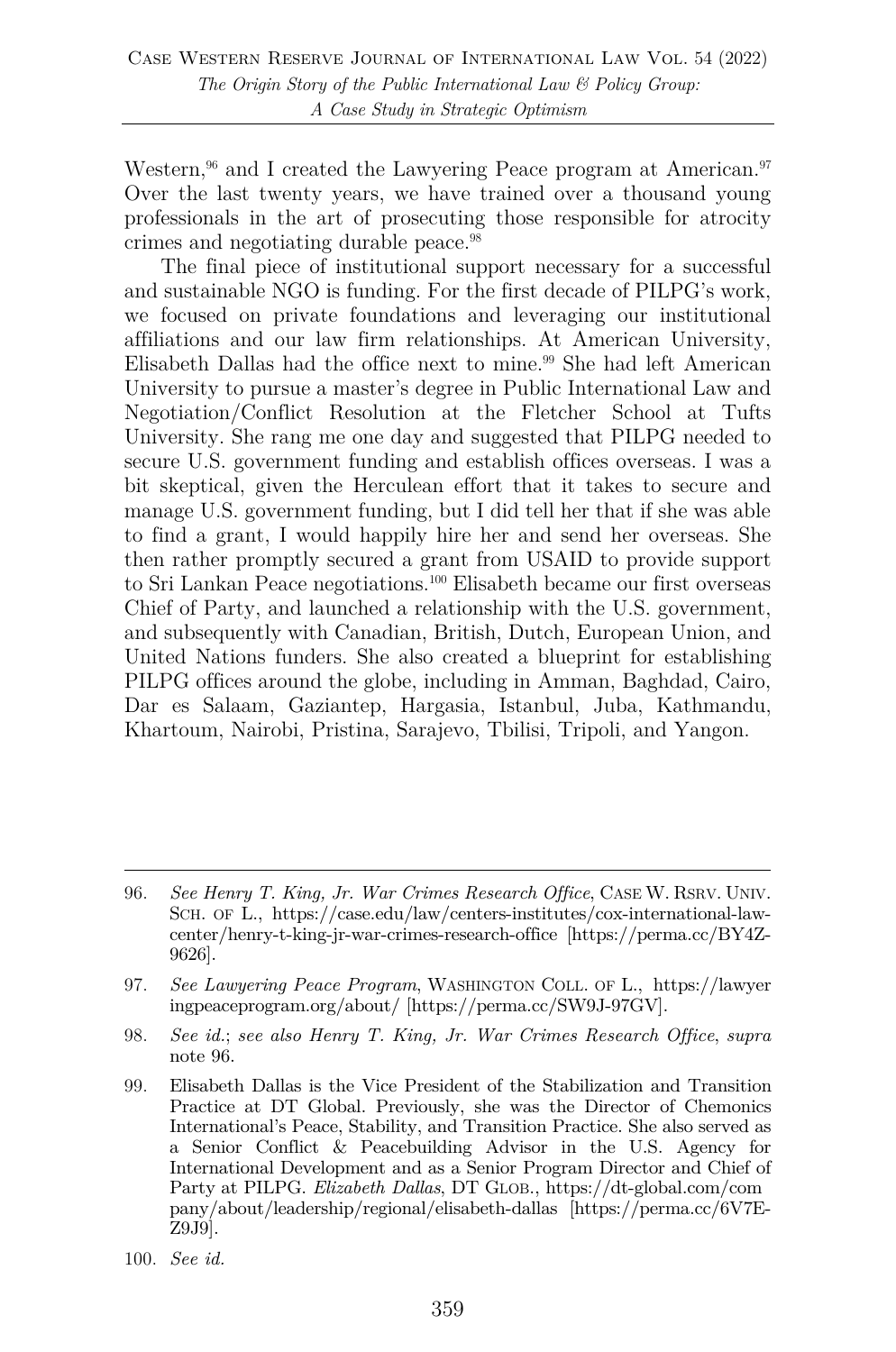#### VIII. Maintaining Strategic Optimism

Throughout those early years, it was imperative to maintain a sense of strategic optimism. It would have been very easy to listen to the naysayers who said that we could not create a brand-new pro bono law firm in this field, or those who said that we could not, or should not, reinvent how a high-impact nonprofit organization operates. It would have been easier to create a list of reasons why we should not have forged ahead. Had we listened to the pessimists, rather than engaging in strategic optimism, bolstered by a broad network of legal practitioners, former government officials, academics, and peaceseekers, the landscape of peace and justice in the world may have been drastically different.

This optimistic, entrepreneurial spirit has consistently allowed us to push the envelope of what PILPG can become. We began with just one twenty-nine-year-old embedded in the Bosnian delegation at the Dayton negotiations (with five friends on speed dial), but we have been able to grow into a pre-eminent global pro bono law firm engaged in peace negotiations and transitional justice. In 2005, several of PILPG's clients nominated the organization and its directors for the Nobel Peace Prize for "significantly contributing to the promotion of peace throughout the globe by providing crucial pro bono legal assistance and in bringing war criminals to justice."101

Each year, we reinvent the playbook for what a nonprofit organization looks like. We are forging ahead with our vision of a community of scholar-practitioners providing pro bono legal advice of the highest quality. Nonprofit organizations have notoriously short life spans.102 As President of PILPG, I approach each year as if I am leading a start-up organization. To avoid this fate, we consistently reevaluate our staffing structure, the kinds of clients we take on, the kinds of services we provide, and the funding streams we seek. Just as our

<sup>101.</sup> *Michael Scharf '88 Nominated for Nobel Peace Prize*, DUKE L. NEWS, https://web.law.duke.edu/features/2005/scharf/ [https://perma.cc/ZS6F-P5SW].

<sup>102.</sup> The National Center on Charitable Statistics analyzed the average life expectancy for nonprofit organizations and found that thirty percent of organizations shut their doors within the first ten years of their existence. *See* Tracy S. Ebarb, *Nonprofits Fail—Here's Seven Reasons Why*, NANOE (Sept. 7, 2019), https://nanoe.org/nonprofits-fail/ [https://perma.cc/UD5 E-JZUV]. In 2016, Forbes boldly asserted that half of all nonprofit organizations are set up to fail within the next decade due to lack of leadership transition planning. *See* Ian Altman, *Half of Nonprofits Are Set Up to Fail—How About Your Favorite?*, FORBES (Mar. 20, 2016), https://www.forbes.com/sites/ianaltman/2016/03/20/half-of-nonprofits-ar e-setup-to-fail-how-about-your-favorite/?sh=44d2b03c4619 [https://perma .cc/3L5R-ZWLQ].